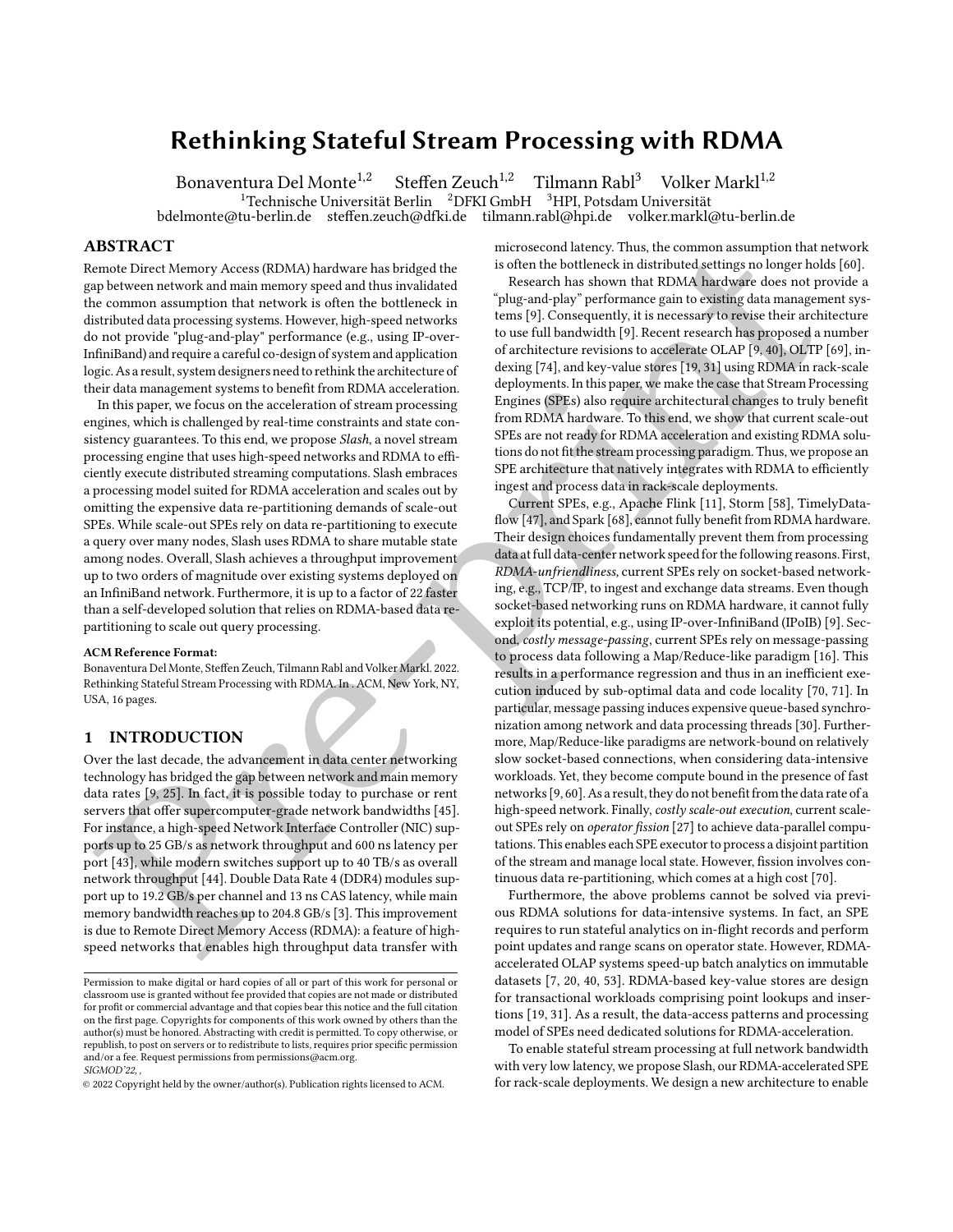a processing model that omits data re-partitioning and applies stateful query logic on ingested streams. Slash comprises the following building blocks: the RDMA Channel, the stateful query executor, and the Slash State Backend (SSB). First, we design an RDMA-friendly protocol to support streaming among nodes via dedicated RDMA data channels. This enables Slash to perform data ingestion and data exchange among nodes at full RDMA network speed, by leveraging the aggregated bandwidth of all NICs. Second, we devise a stateful executor that omits message passing and runs queries following late merge technique [70]. Finally, we replace re-partitioning with the SSB that enables consistent state sharing across distributed nodes. This enables multiple nodes to concurrently update the same key-value pair of the state (for instance, a group of a windowed aggregation). To ensure consistency, we introduce an epoch-based protocol to lazily synchronize state updates using RDMA.

Overall, Slash executors scale out computation by eagerly applying stateful operators on data stream to compute partial state. To this end, executors store partial state into the SSB, which ensures a consistent view of the state for all Slash executors. Our evaluation on common streaming workloads shows that Slash outperforms baseline approaches based on data re-partitioning and is skew-agnostic. In particular, we compare Slash against a scale-out SPE (Apache Flink) on an IPoIB network, a scale-up SPE called LightSaber, and a self-developed straw-man solution called RDMA UpPar, which scales out query execution via RDMA-based data re-partitioning. Slash achieves up to 25x and 11.6x higher throughput than RDMA UpPar and LightSaber, respectively. Furthermore, Slash outperforms Flink by achieving an order of magnitude higher throughput. Overall, this shows that RDMA alone cannot achieve peak performance without redesigning the SPE internals.

In this paper, we make the following contributions:

- To natively integrate high-speed RDMA networks, we propose Slash, a novel RDMA accelerated SPE.
- We design a stateful query executor to make Slash scale-out data stream processing over an RDMA network.
- We define an RDMA streaming protocol for Slash to transfer data at line rate using the RDMA channel.
- We architect the SSB that enables a distributed consistent state over RDMA interconnects.
- We validate Slash's design on common streaming benchmarks on a high-end RDMA cluster and show up to 25x throughput improvement over our strongest baseline.

We structure this paper as follows. In Sec. 2, we present background concepts about RDMA and data stream processing. In Sec. [3,](#page-2-0) we make the case of RDMA acceleration for an SPE and list challenges and opportunities. In Sec. [4,](#page-3-0) we present the system architecture of Slash and provide an overview of each component. After that, we describe the stateful executor (Sec. [5\)](#page-3-1), the RDMA Channel (Sec. [6\)](#page-4-0), and the SSB (Sec. [7\)](#page-5-0). Afterwards, we conduct an extensive evaluation of Slash in Sec. [8.](#page-7-0) We describe related works in the realm of SPEs and RDMA-enabled database systems in Sec. [9.](#page-12-0) Finally, we summarize the findings of this paper and discuss ideas for future work in Sec. [10.](#page-13-7)

#### <span id="page-1-0"></span>2 BACKGROUND

In this section, we provide the background for our paper.We describe RDMA in Sec. [2.1](#page-1-1) and provide an overview of current approaches to stream processing in Sec. [2.2.](#page-1-2)

## <span id="page-1-1"></span>2.1 Remote Direct Memory Access

For the sphere of the stre[n](#page-13-0)g[t](#page-14-12)henial disk can be a strengthenial disk can be a strengthenial disk can be a strengthenial disk can be a strengthenial disk can be a strengthenial disk can be a strengthenial disk can be a str RDMA is a communication stack provided by Infiniband (IB), RoCE (RDMA over Converged Ethernet), and iWarp (Internet Wide Area RDMA Protocol) networks [32]. RDMA enables access to the main memory of a remote node with minimal involvement of the remote CPU. As a result, RDMA achieves high bandwidth (up to 200 Gbps per port [43]) and low latency (up to 2µs per round-trip [32]). RDMA offers bidirectional data transfer via zero-copy, which bypasses the kernel network stack. In contrast, socket-based protocols, such as TCP, involve costly system calls and data copies between user- and kernel-space [9]. RDMA-capable NICs also support socket-based communication via IP-over-InfiniBand (IPoIB). However, this approach results in lower efficiency [9]. RDMA provides two APIs (so-called verbs) for communication: one-sided and two-sided verbs APIs [32]. Besides, RDMA provides reliable, unreliable, and datagram connections. A reliable connection enables one-sided verbs and inorder packet delivery, while unreliable and datagram connections may drop packets. With two-sided verbs (Send-Recv), sender and receiver are actively involved in the communication. The receiver polls for incoming message, which requires CPU involvement. In contrast, one-sided verbs involves one active sender and one passive receiver (RDMA WRITE) or a passive sender and an active receiver (RDMA READ). They enable more efficient data transfer, but need synchronization to detect inbound messages.

RDMA provides two major benefits: it 1) enables fast data transfer and 2) shares memory areas among nodes [19]. However, RDMAenabled systems need careful design, as RDMA does not offer coherence between local and remote memory. Instead, this is offloaded to the application. Besides, coherence among NIC memory, main memory, and the CPU is vendor-dependent [9]. The choice of verbs and parameters, such as message size, is application-sensitive and requires careful tuning [32].

### <span id="page-1-2"></span>2.2 Stateful Stream Processing Engines

Recent SPEs use either scale-up or scale-out processing model. Scaleup SPEs focus on single-node efficiency, whereas scale-out SPEs target cluster scalability. Scale-up SPEs, such as LightSaber [\[56\]](#page-14-13), Brisk-Stream [72], and Grizzly [23], target single-node deployments with multi-socket, multi-core CPUs. Scale-out SPEs, such as Flink [\[11\]](#page-13-3), Storm [58], Spark Streaming [68],Millwheel [4],Google Dataflow [\[5\]](#page-13-9), and TimelyDataflow [47], parallelize queries on shared-nothing architectures. Scale-up and scale-out SPEs assume common data and query models, yet they execute queries differently. We summarize their data, query, and processing models in the following.

Data and query model. We follow the definitions introduced by Fernandez et al. [\[12\]](#page-13-10) and assume a data stream to consist of an immutable, unbounded set of records. A record contains a timestamp  $t$ , a primary key  $k$ , and a set of attributes. Timestamp are strict monotonically increasing and used for windowing related operations as well as progress tracking. Streaming queries are modelled as directed acyclic graphs with stateful operators as vertices and data flows as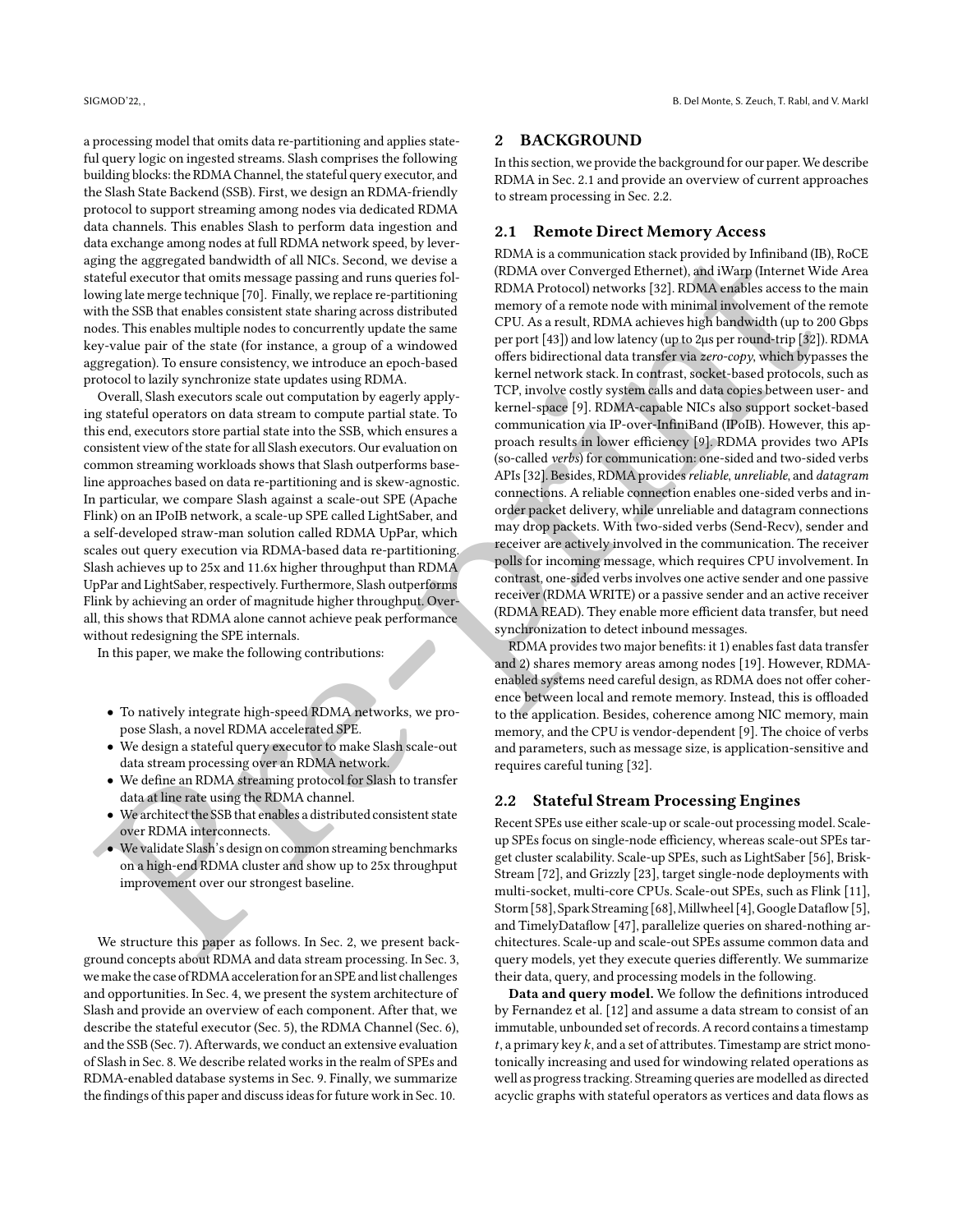<span id="page-2-3"></span>

Figure 1: The Architecture of Slash.

edges. The output of a streaming operator depends on content, timestamp or arrival order of input records, and its intermediate state. In general, an operator must output no result at a timestamp  $t$  that is computed using records bearing timestamps greater than  $t$ .

Scale-up execution. Scale-up SPEs rely on task-based parallelization, compilation-based operator fusion [27], and late merge [70] to fully utilize available hardware resources. Logical operators are fused together and compiled to machine code, which the SPE executes on inbound data buffers using task-based parallelization. Tasks may concurrently update a global operator state or eagerly update local state, which the SPE eventually merges and ensure its consistency.

Scale-out execution. Scale-out SPEs use operator-to-thread parallelism and data re-partitioning [27] to scale out. Each logical operator consists of  $p$  physical operators, which the SPE runs in parallel on a cluster of nodes. Scale-out SPEs re-partition input streams so that each physical operators applies stateful transformations on a disjoint partition of the data. This enables consistent stateful computations via local mutable state [10]. Parallel instances receive records from upstream operators via in-memory or network-based data channels following an exchange pattern.

# <span id="page-2-0"></span>3 THE CASE FOR RDMA-ACCELERATED STATEFUL STREAM PROCESSING

In this section, we make the case for RDMA-based acceleration of stateful stream processing workloads. To this end, we analyze options to co-design an SPE with RDMA networks (Sec. 3.1) and derive design challenges to be tackled (Sec. 3.2). Afterwards, driven by our analysis, we propose the system architecture of Slash (Sec. 4).

## <span id="page-2-1"></span>3.1 RDMA Integration

Previous research proposes three general approaches for the integration of RDMA into a general-purpose data management system [9]. In the following, we analyze their applicability to an SPE and the implication behind these design decisions.

Plug-and-play integration. In this approach, the deployment of a shared-nothing system occurs on an IPoIB network. Previous research has shown that it does not necessarily result in performance improvements [9]. In particular, IPoIB does not saturate network bandwidth and introduces CPU overhead for small messages [9]. In our evaluation, we show that query execution of current SPEs improves only slightly using IPoIB.

Lightweight integration. This approach involves the replacement of socket-based networking with RDMA verbs. Although it benefits from high network bandwidth, it still suffers from bottlenecks that are present in the original design [\[9,](#page-13-0) [32,](#page-14-12) [70\]](#page-15-4). We validate this claim by building a straw-man solution that implements the lightweight approach. In particular, we implement and evaluate a data re-partitioning component that uses RDMA QPs instead of

sockets [\[40\]](#page-14-5). Note that several SPEs, such as Apache Flink and TimelyDataflow, leverage data re-partitioning to parallelize operators and thus scale-out computation. We refer to this approach in the remainder of this paper as RDMA UpPar. Note that the performance regression induced by lightweight integration does not depend on the underlying runtime or language. Thus, we implement RDMA UpPar in C++ to omit managed runtime overhead and show that the performance regression is due to the overall SPE design.

**[P](#page-13-0)[r](#page-2-2)opos[e](#page-2-1) 1: The Arch[i](#page-15-4)[t](#page-15-2)ecture of Stabs.**<br> **Propose The Contract Contract Contract Contract Contract Contract Contract Contract Contract Contract Contract Contract Contract Contract Contract Contract Contract Contract Contr** Native integration. Previous research indicates that the mosteffective option for the integration is to co-design software components with RDMA [9, 32, 69, 74]. For a data management system, this approach involves a re-design of its internals, e.g., storage management and query processing, to remove the network bottleneck. Notably, the data re-partitioning component of a scale-out SPE is network bound in the presence of a high data rates and slow networks [60]. Furthermore, recent works have shown that data repartitioning is responsible for performance regressions in scale-out SPEs due to its sub-optimal CPU utilization in the presence of high bandwidths [70, 71]. This suggests that an SPE must re-think its scale-out computational model and evaluate alternatives to data re-partitioning, to fully benefit from RDMA acceleration. We refer to this approach in the remainder of this paper as Slash.

In this paper, we focus on the native approach and discuss the necessary architectural and algorithmic changes when designing an RDMA-accelerated SPE.In addition, we assess the performance of the native solution against plug-and-play and lightweight integrations.

# <span id="page-2-2"></span>3.2 Design Challenges

In the previous section, we make the case for native RDMA integration, which promises peak performance, but requires changes to a scale-out SPE. In this section, we analyze the design challenges and the implications that come with native RDMA acceleration.

C1: Efficient Streaming Computations. Besides high-throughput data transfer, RDMA-based systems enable a highly-efficient decoupled processing model: storage and compute nodes access each other's memory at byte-level granularity [9, 31, 40, [69,](#page-15-1) [74\]](#page-15-2). In this model, costly data re-partitioning for data-parallel processing is not necessary, as each node can access data from any remote memory location. As a result, we identify as first design challenge to support an efficient processing model for distributed streaming computations that profits from memory access at byte-level granularity. This involves replacing re-partitioning strategy with a performancefriendly, RDMA-based processing strategy.

C2: Efficient Data Transfer. In an SPE, data channels must enable efficient data transfer among operators over the network. However, RDMA provides several network transfer capabilities, which induce many design options and trade-offs between throughput and latency. For instance, one-sided verbs achieve lower network latency than two-sided verbs, especially on the most recent NICs [\[19,](#page-13-2) [30,](#page-14-9) [48\]](#page-14-15). An RDMA READ involves a full network round-trip and has thus higher latency than an RDMAWRITE [\[32\]](#page-14-12). Furthermore, techniques, such as huge-pages, pipelining, header-only messages, and selective signaling, further improve performance [\[9,](#page-13-0) [32\]](#page-14-12). To the best of our knowledge, there is no comprehensive analysis of RDMA capabilities on stream processing workloads [\[65,](#page-15-7) [70\]](#page-15-4). As a result, we identify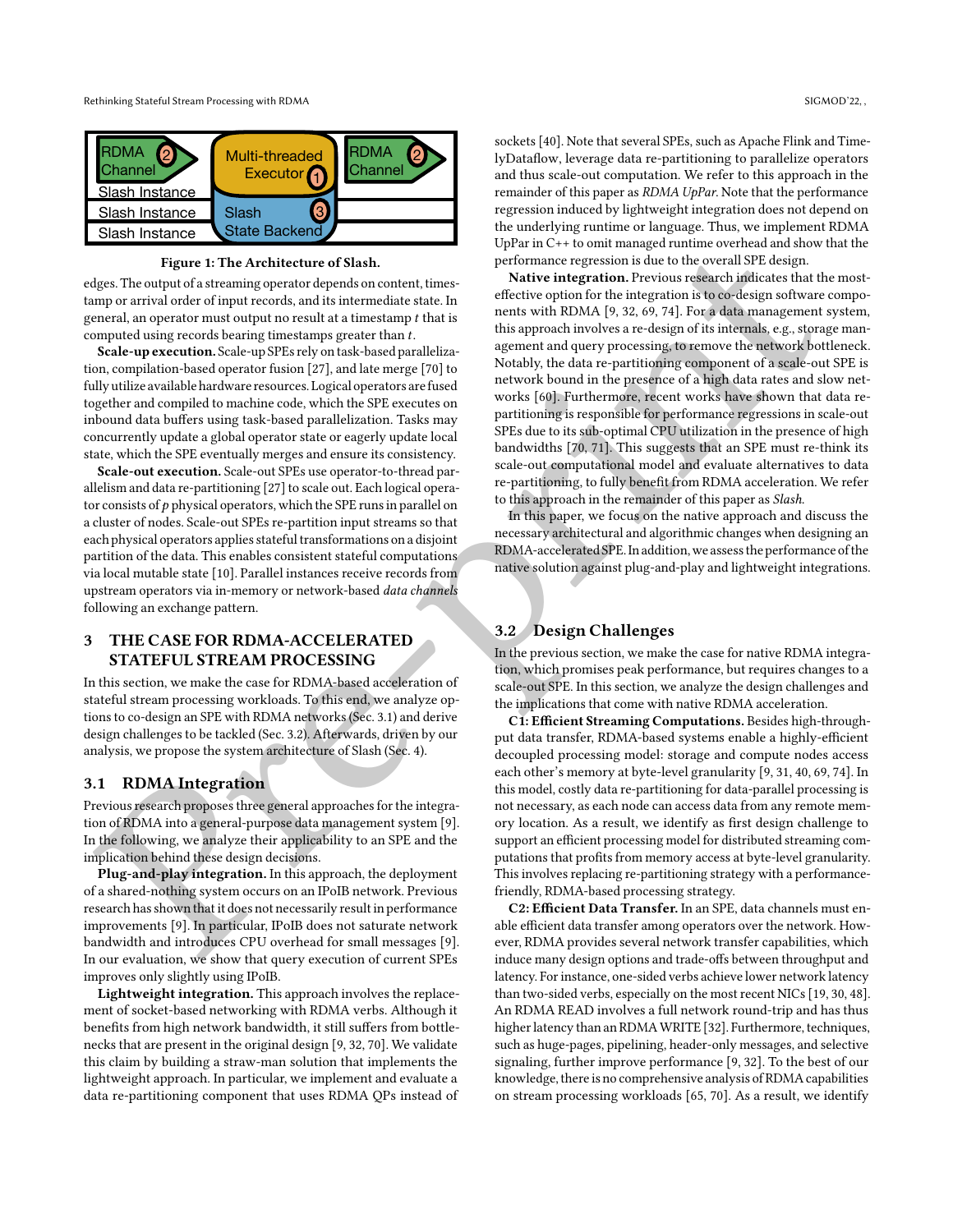as second design challenge the selection of RDMA capabilities to achieve high-throughput stream processing with low latency.

C3: Consistent Stateful Computation. SPEs needs to ensure consistent stateful computation. Thus, an RDMA-accelerated SPE must consistently manage state, while processing incoming records. This involves keeping track of the distributed computation, while ensuring exactly-once state updates. As a result, we identify as third design challenge to achieve consistency guarantees for stateful streaming operators that access shared data structures using RDMA.

Overall, there is no system that fully solves the above design challenges, to enable stateful stream processing at RDMA speed. Therefore, we propose Slash in the next section as a solution to bridge the gap between RDMA acceleration and stream processing.

#### <span id="page-3-0"></span>4 SYSTEM DESIGN

The architecture of Slash comprises three components to enable robust stream processing: the *stateful executor*  $\left( \frac{1}{n} \right)$ , the *RDMA channel* (2), and the *Slash State Backend* (3). Fig. 1 shows that each node executes an instance (a process) of a Slash stateful executor, which reads and writes stream records using RDMA channels, applies operator logic, and stores intermediate state into the state backend.

ar[e](#page-4-0) the same of the same of the same of the same of the same of the same of the same of the same of the same of the same of the same of the same of the same of the same of the same of the same of the same of the same of t Stateful executor. A guiding design principle for the stateful executor of Slash (Sec. 5) is to make the common case fast when leveraging RDMA acceleration. To this end, Slash executors follow a relaxed processing model based on lazy merging of eagerly computed partial states. This is similar to the execution model of scale-up SPEs, which is based on late merge. However, Slash performs merging at cluster level using RDMA. To avoid costly data repartitioning, Slash executor eagerly compute partial state in parallel on physical data flows of a stream Furthermore, Slash executors lazily merge partial, distributed state and output consistent result using our RDMA-based components: the SSB and the RDMA channels. We use RDMA acceleration to design efficient distributed algorithms and data structures that enable fast, coherent memory access at byte-level granularity.

RDMA Channel. Slash RDMA channels (Sec. 6) are data channels that enable sending and receiving records at full line rate with sub-millisecond latency, via an RDMA-shared circular queue. Sender and receiver read/write from/to the queue using RDMA semantics. In contrast to socket-based RDMA channels, our RDMA channels enable higher throughput transfer and zero-copy semantics. We use RDMA channels to implement data repartitioning in RDMA UpPar as well as communication primitive for Slash.

Slash State Backend. The SSB is a distributed state backend (Sec. 7) that maintains operator state across the aggregated memory of multiple nodes. We design our distributed state backend for common stream processing use-cases: update-intensive workloads, and quick triggering and post-processing of in-flight windows [\[13\]](#page-13-12). In contrast to traditional approaches, which allow for local mutable state co-partitioned with input stream, our state backend enables distributed mutable state using RDMA. As a result, Slash executors can consistently and concurrently update key-value pairs of the distributed state, which in turn enables lazy execution.

Overall, the Slash stateful executor tackles C1 and enables highly efficient yet consistent processing model using RDMA-based building blocks. RDMA channels enable fast network transfer and address

<span id="page-3-3"></span>

Figure 2: Slash translates a query comprising filter and a time-based windowing operators into pipelines (green and violet shapes). Slash executes each pipeline on its instances. Left pipelines update the distributed window state. Right pipelines trigger the window and read the distributed state.

C2. Finally, Slash's distributed state backend solves C3 via consistent state management, by a coherence protocol tailored to RDMA.

## <span id="page-3-1"></span>5 SLASH STATEFUL EXECUTOR

In this section, we present the Slash processing model (Sec. [5.1\)](#page-3-2) and discuss execution-related aspects: supported stream operators (Sec. 5.2) and parallel execution (Sec. 5.3).

# <span id="page-3-2"></span>5.1 Processing Model

Slash's stateful executor applies data-parallel transformations to physically partitioned data flows of a data stream. Thus, Slash runs in parallel multiple instances of the same operator across the nodes of a cluster. Slash does not assume that data flows arelogically partitioned on the primary key, thus, a key may appear in multiple data flows.

Fig. 2 depicts the stateful processing model of Slash. Slash supports stateless and stateful continuous operators as operator pipelines, in line with recent scale-up approaches to stream processing [\[23,](#page-14-14) [36,](#page-14-16) 56, 70]. Each pipeline terminates with a soft pipeline breaker, such as a window trigger operator [23, 56], as shown in Fig. 2. However, Slash extends the late-merge scale-up approach to support scaling out. To this end, Slash shares operator state among a set of nodes (via RDMA) and omits data re-partitioning. Slash performs no data repartitioning, e.g., no hash-based re-partitioning. Thus, operators immediately update the shared mutable state, which is kept consistent across Slash instances by the SSB. Furthermore, the degree of parallelism of a pipeline is bound by the number of its input data flows.

State and computation consistency involves two properties. P1) Slash must not output any result at timestamp  $t$  that is computed using records bearing timestamps greater than  $t$ .  $P2$ ) A distributed computation over a data stream  $D$  in Slash must result after lazy merging in the same output that a sequential computation would produce processing  $D$ . We discuss below how we achieve these properties.

Progress Tracking. Scale-out SPEs rely on re-partitioning and in-band or out-of-band progress tracking to trigger event-time windows on a key basis [\[10,](#page-13-11) [47\]](#page-14-8). Slash omits data re-partitioning, which introduces a challenge in the progress tracking of the overall distributed computation. In fact, instances of a scale-out SPE that omits data re-partitioning must coordinate to detect window termination and merge partial windows. To satisfy P1, Slash relies on vector clocks [\[39\]](#page-14-17). Every Slash executor e tracks the lowest watermark  $l_{e,w}$ for each window  $w$ : the greatest event-time timestamp of the records that update the window. Upon lazy merging, Slash executors share among each other their low watermarks via RDMA to build a vector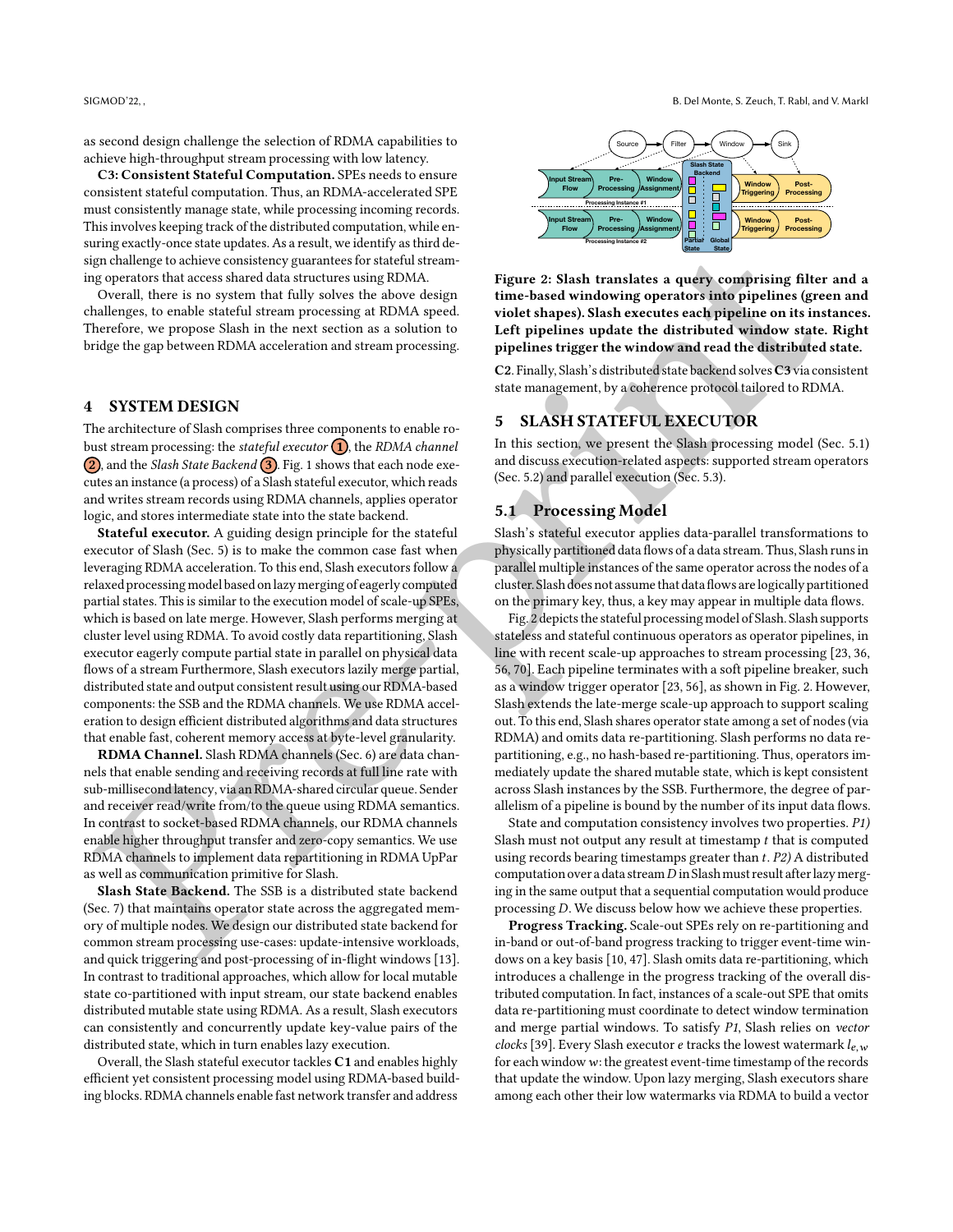<span id="page-4-3"></span>**RDMA Worker Thread Compute Processing Task Que Running Coroutine Compute RDMA Compute Compute RDMA Parked Coroutines**

Figure 3: The coroutine-based event-driven scheduler of Slash.

clock  $V_w = \{l_{1,w},...,l_{m,w}\}\$ , where *m* is the number of Slash executors. Through the vector clock, executors observe each other's progress and coordinate window triggering in event-time. Triggering occurs when a Slash executor determines a timestamp entry in the vector clock to be greater than the end timestamp of a pending window.

Consistency. Slash ensures computation consistency using an epoch-based coherence protocol [14, 22] and conflict-free replicated data types (CRDTs) [54]. While we discuss our coherence protocol in Sec. 7.2.2, we describe CRDT-related aspects in the following.

The state backend represents the partial state of a window as a CRDT. As a result, the window bucket (or the window slice) in Slash need to be represented as a CRDT. CRDTs enable merging partial state while guaranteeing consistent results as follows. A CRDT for a non-holistic window computation, such as an aggregation, relies on commutativity of the aggregation. A CRDT for a holistic window computation, such as a join, relies on join-semilattice and delta updates [64]. For instance, the CRDT for a sum-based window stores the partial sums of each parallel summation. Upon merging, the CRDT computes the final result as the sum of all partial values.

#### <span id="page-4-1"></span>5.2 Stateful Operators

Slash provides two common stateful operators: hash-based aggregations and hash-based joins on event-time windows. Slash assumes windowing techniques that rely on window buckets [38] or general slicing [59], with the following modifications.

Windowing. Slash executes windowed operators as part of an operator pipeline that consists of a window bucket (or slice) assigner and a window trigger. The window assigner determines the bucket (or slice) to which a record belongs and updates it accordingly. In Slash, a window assigner does not assume pre-partitioned data, but offloads state consistency to the state backend. The window trigger outputs the window content based on event-time. In Slash, a window trigger requires a vector clock to evaluate the triggering condition and relies on the state backend to provide consistent state.

Windowed Aggregation. Slash provides hash-based aggregation that follows the late merge approach [70]. Each Slash executor thread eagerly computes its own local state, i.e., a partial hash-based aggregate for each in-flight window. In Slash, we scale-out late merge using RDMA acceleration and distributed CRDT-based aggregations.

Windowed Join. Slash offers a windowed streaming join based on a hash join. For every in-flight window, Slash eagerly builds a hash-table for the two streams based on the key and event-time of incoming records.When a window terminates, Slash probes the hashtables to output per-key pairwise combinations of stored records. Slash ensures state consistency as the underlying distributed hashtable lazily concatenates all partial values with the same key.

<span id="page-4-4"></span>

Figure 4: The protocol behind an RDMA channel: a.) the sender (SQ) acquires the dotted buffer, b.) begins the transfer, c.) waits for credit, and d.) acknowledge the completion on the receiver (RQ).

## <span id="page-4-2"></span>5.3 Parallel Execution

ign[e](#page-14-20)rs. The coronative based event driven scheduler of Slash.<br>
Consider a consider the [p](#page-14-6)rotocol behind an RIMA channels in the coronation of the coronation of the coronation of the coronation of the coronation of the coro The Slash executor parallelizes operators using worker threads across a number of nodes. For each physical operator, Slash assigns its RDMA channels to a worker thread. Each thread polls each channel for incoming data buffers to process. Slash uses an event-driven scheduler based on coroutines and a push-based processing model(Fig. 3). Coroutines are lightweight threads that enable cooperative multitasking [46]. The Slash scheduler interleaves compute coroutines with RDMA coroutines. RDMA coroutines execute RDMA-related tasks, such as polling buffers from an RDMA channel. Compute coroutines perform push-based processing on polled buffers. In the case of an empty RDMA channel, the scheduler parks the related RDMA coroutine and executes available ready compute tasks. Thus, empty RDMA channels do not stall the execution of pending compute coroutines.

We select coroutines, as they enable context switch with 10-20 ns of latency [31] and the interleaving of compute and I/O-tasks [\[26\]](#page-14-23). Current SPEs perform network-related operation on dedicated threads [10, 23, 56, 72]. However, performing RDMA operations on dedicated threads needs synchronization with processing threads, which wastes up to 400 cycles on common x86 CPUs [30]. The Slash scheduler hides network latency by executing compute tasks while RDMA packets are in-flight. This enables fine-grained control on RDMA and compute operations, which results in higher CPU efficiency.

Overall, Slash's processing model is inspired by LightSaber [\[56\]](#page-14-13) and Grizzly [23], as it relies on task-based parallelism and late merging of partial state. However, it differs from them as follows. First, Slash extends the processing model of the above systems to target scale-out execution. To this end, it introduces eager, distributed computation of partial results and their lazy merge through RDMA. Second, it extends task-based parallelism using coroutines to interleave RDMA-related operations with processing tasks. Finally, it is agnostic to the execution strategy, as it supports both compilationbased and interpretation-based strategies. Slash's worker threads have their own queues of coroutines to execute, whereas LightSaber and Grizzly share a single task-queue among their worker threads and focus on compilation-based execution.

## <span id="page-4-0"></span>6 RDMA FOR DATA STREAMING

In this section, we present our RDMA-based transfer protocol that enables Slash to stream data with high throughput and low latency.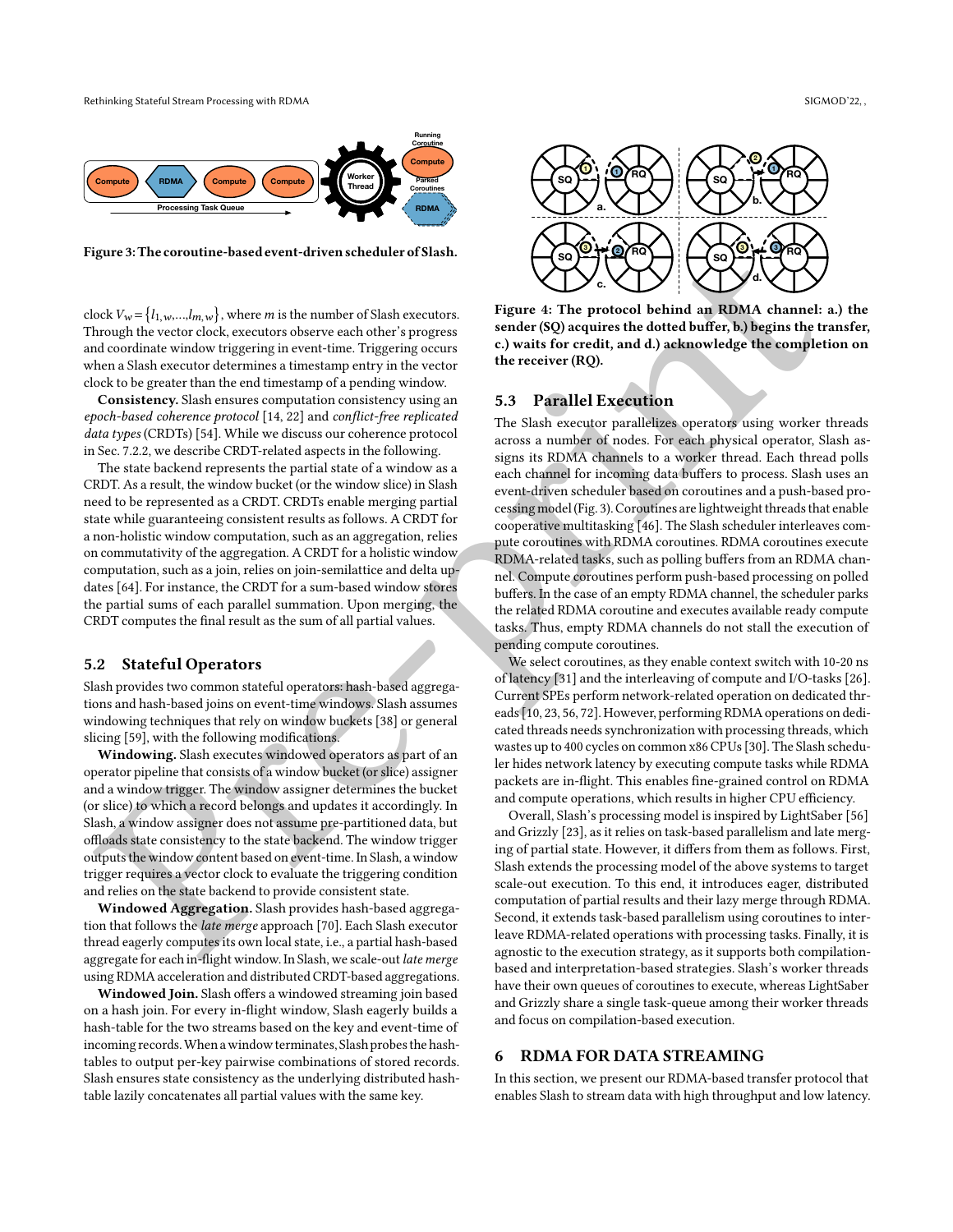We provide an overview of our protocol (Sec. [6.1\)](#page-5-1), describe its phases (Sec. [6.2\)](#page-5-2), and discuss details of our RDMA-channels (Sec. [6.3\)](#page-5-3).

#### <span id="page-5-1"></span>6.1 RDMA Data Transfer Protocol

Inc[r](#page-14-9)[e](#page-14-12)ase of the Pre-rock exchange between growtone<br>
Increase the main strain, the stationary increases the main strain of the stationary increases to an EDMA-ca[p](#page-14-12)ital strai[n](#page-15-4) means the stationary increases to an EDMA-capita Our protocol determines the record exchange between a producer and a consumer via an RDMA channel. Specifically, it defines the pipelined access to an RDMA-capable circular queue that guarantees FIFO delivery of records. Our protocol is consumer-driven: the consumer (based on its processing capabilities) requires the producer to adjust its sending rate to avoid back-pressure. Furthermore, our protocol defines a coherence model to access the queue: a producer cannot overwrite unread buffers in the memory of the consumer. To this end, we schedule writes/reads to/from the queue via credit-based flow control (CFC) [35]. CFC is widely used in RDMA protocols to ensure coherence of RDMA-based data structures [30, 31]. In this work, we use CFC to ensure FIFO delivery of records and avoid back-pressure.

### <span id="page-5-2"></span>6.2 Phases of the Protocol

Our protocol has two phases: a setup phase and a transfer phase. The setup phase defines the initialization of an RDMA channel, while the transfer phase defines the handling of data transfer at runtime.

Setup phase. This phase consists of 1) the initialization of a circular queue of RDMA-capable memory on the sender and receiver side and 2) setting up of a reliable RDMA connection between the two parties. The circular queue has  $c$  slots, which is the initial number of credits. Each slot is an RDMA-capable, fixed-size buffer, which are allocated in this phase. The value of  $c$  is fixed throughout query execution, as its selection is hardware-sensitive and determines the level of pipelining, which depends on the NIC capabilities [32].

Transfer phase. We show the steps of the transfer phase in Fig. 4. During the transfer phase, a producer is permitted to:  $\left( \frac{1}{1} \right)$  acquire the next buffer from the circular queue and write to it,  $\left(2\right)$  post a write request for a buffer to the RDMA NIC, and  $\bigcirc$  poll for credit from the consumer. In contrast, a consumer is permitted to:  $\Omega$  poll for an incoming data buffer,  $(2)$  mark the buffer for processing, and 3 send a credit to the producer.

Using pipelining, a producer that follows our protocol can send up to  $c$  buffers before it must wait for credit [30]. In particular, write requests do not overtake each other and result in a data buffer to be readable on the consumer upon their completion. To guarantee that a producer does not overwrite unread data, the consumer must notify the producer about writables buffer in its queue.

Properties. Based on the operations above, our protocol ensures three invariants. First, a producer decreases its number of credits by one after a write request. Second, a consumer transfers a credit to the producer after processing a buffer. This notifies the producer that the buffer is writable. Finally, a producer with no credit cannot pick buffers from the queue. As a result, it cannot push further write requests and has to wait for new credit from the receiver. Overall, producers and consumers that follow our protocol are guaranteed to consistently exchange records in FIFO order, at a self-adjusting data rate.

#### <span id="page-5-3"></span>6.3 RDMA Channels

An RDMA channel consists of a QP, a circular queue, and a credit counter. RDMA channels enable zero-copy transmission and reception of buffers using RDMA. Fundamental choices behind this component are a flat memory layout of the circular queue and a push-based transfer model via RDMA WRITEs. The choices influence design regarding data structure, RDMA verbs, and message layout.

Data structure. The circular queue consists of an RDMA-capable memory area of  $c \times m$  bytes, with  $c$  as number of credits and  $m$  as the size of a single buffer (see Fig. 5). As a result, buffers are contiguously stored, which induces a flat memory layout. Each buffer comprises of contiguous payload and metadata, such as a flag for polling. A flat layout is beneficial for three reasons. First, it avoids expensive pointer chasing operations [70]. Second, contiguously-stored payload and metadata enable data transfer via a single RDMA request, whereas decoupled data region and metadata would require two RDMA requests. Finally, it allows for cacheline alignment and huge-pages allocation, which reduce CPU cache misses and NIC TLB misses [\[32\]](#page-14-12).

RDMA verbs. We select a push-based transfer approach using RDMA WRITEs instead of RDMA READs for the following reasons. First, an RDMA READinvolves a round-trip permessage, whichleads to higher latency and CPU utilization [31]. In contrast, an RDMA WRITE needs a single trip per message. Second, RDMA WRITEs enable push-based transfer: the producer writes into the memory of the consumer, which polls its local memory. In contrast, RDMA READs allow for pull-based transfers: the consumer continuously reads the producer's remote memory until the requested data is available. Thus, an RDMA pull-based model induces extra network traffic, as polling occurs over RDMA. Overall, our push-based approach requires only one network access per message and efficiently polls local memory.

Message layout. Slash transfers buffers as messages via RDMA WRITEs. This needs a detection mechanism of inbound messages at the receiver. To this end, we divide the buffer into a data region for the payload and a footer for metadata. We use the final byte of the footer for polling, which has two benefits compared to polling on the header. Polling on the footer guarantees full data transfer, as RDMA WRITE transfers buffers from lower to higher memory addresses. Polling on the header does not ensure full reception of a buffer, as the transfer might still be in progress. The consumer can safely process the data region when it detects the change on the final byte.

#### <span id="page-5-0"></span>7 SLASH STATE BACKEND

The Slash State Backend (SSB) is a concurrent key-value store for inmemory operator state. It provides state management techniques to build global operator state shared across multiple nodes using RDMA. In this section, we describe our approach to RDMA-accelerated state management (Sec. 7.1) and the components of our SSB (Sec. [7.2\)](#page-6-2).

#### <span id="page-5-4"></span>7.1 RDMA-accelerated State Management

In this section, we describe our approach to accelerate state management of a scale-out SPE using RDMA. Our state management leverages RDMA to enable the nodes of an SPE to consistently read and write each other's state with high bandwidth and low latency. To this end, we first present requirements for a state management component (Sec. [7.1.1\)](#page-6-3) and then discuss the design of the SSB (Sec. [7.1.2\)](#page-6-4).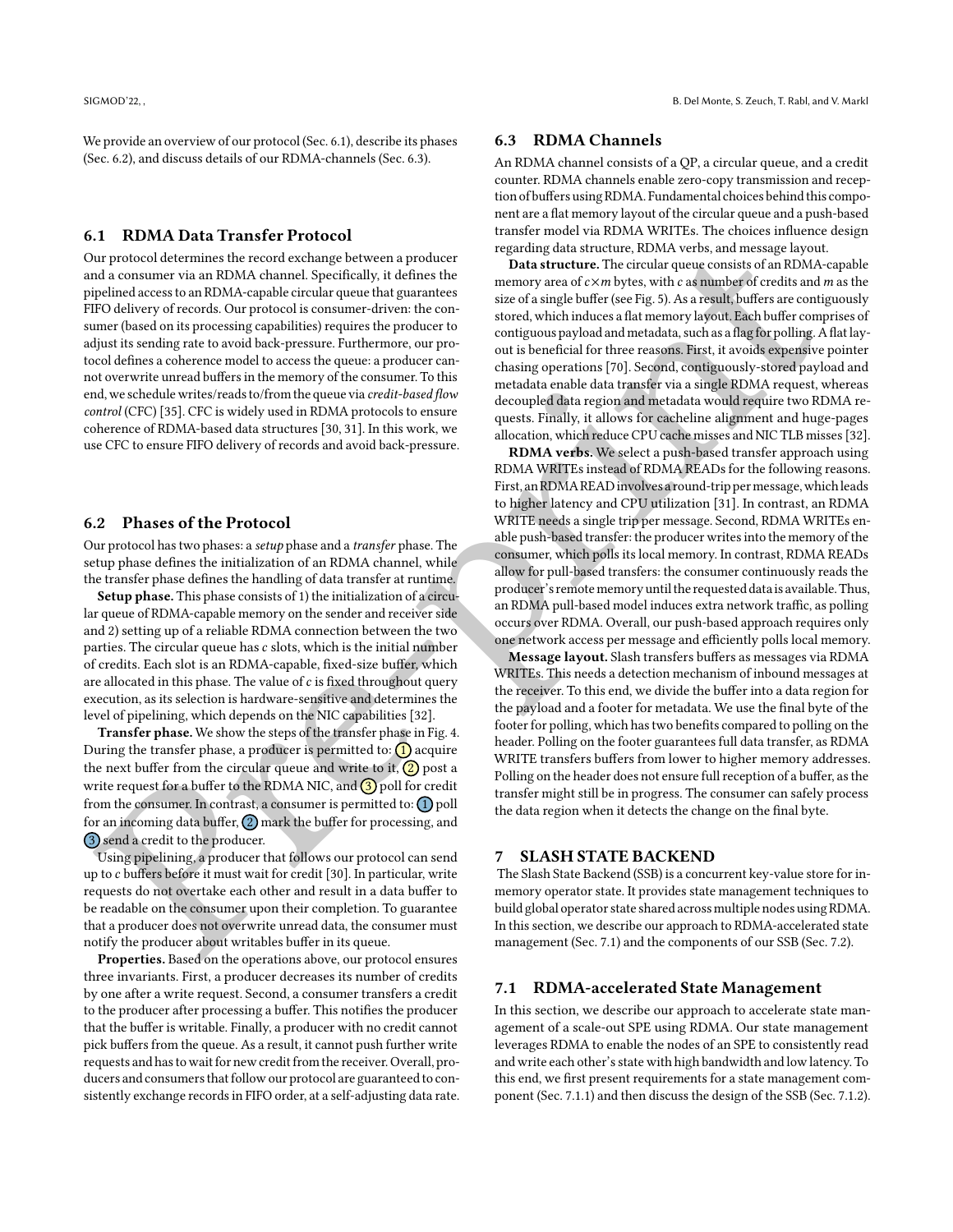<span id="page-6-3"></span>7.1.1 Requirements. State management defines how operators access and modify state. We aim to speed-up state access via RDMA and enable running operators to concurrently modify shared state. Thus, we analyze requirements on workloads and RDMA semantics.

Workload. A state backend for SPEs has three strict design requirements [\[13\]](#page-13-12). First, a state backendmust support update-intensive workloads where stateful operators concurrently perform point updates of the state on a record basis. Point updates consists of readmodify-write (RMW) operations that change a key-value pair based on the previous value and the record content. Second, a state backend must enable efficient scans of its content, for example, to timely trigger and post-process a window. Finally, it must allow for arbitrary state sizes, which may exceed single-node memory boundaries.

RDMA semantics. A state backend must efficiently handle concurrent updates among nodes. Multiple nodes may simultaneously update the same key-value pair and thus the state backend must ensure consistent update semantics. This is a two-fold challenge since it 1) needs a coherence protocol among nodes to achieve consistency and 2) involves careful design of memory access patterns from the local CPU as well as remote RDMA NICs, as they are not coherent.

<span id="page-6-4"></span>7.1.2 Design of the Slash State Backend. Based on the above requirements, we consider the following design choices to achieve RDMA acceleration for consistent state management. As discussed in Sec. 5, Slash does not perform re-partitioning but uses shared mutable state for stateful operators. Shared mutable state enables concurrent reads and writes on the same key-value pair. However, this requires expensive coordination among readers and writers, which we avoid with our SSB as we show in the following.

Partial State. SSB maintains on every executor a partial state for each locally-running operator (Fig. 6). Operators eagerly update partial state locally, which is in line with common scale-up principles [23, 56, 70]. With our approach, the common operation is the per-record update of partial state, which neither induces queueing among operators nor suffers from skew-sensitive hash partitioning [70]. In contrast, the common operation for traditional SPEs is the per-record partitioning and the update of co-partitioned state (Fig. 7).

State Maintenance. The SSB divides the key-value space into disjoint partitions and assigns each partition to an executor. Each executor is the leader for only one partition, which we call primary partition. Slash does not perform re-partitioning thus each executor potentially maintains state that belong to the partition of another leader. Thus, an executor stores a fragment of each remote primary partition and becomes helper of their respective leader executors. For each partition, its leader and helpers synchronize their content based on the following coherence protocol. This leads to a space amplification for key-value pairs proportional to the number of nodes. However, the value size depends on the semantics of the window computation. Thus, non-holistic window results in an aggregate per node, whereas holistic windows results in disjoint sets of values per node.

Coherence Protocol. The SSB lazily synchronizes partitions between leader and helper executors using an epoch-based coherence protocol. An epoch is a time span between two synchronization points. At the end of an epoch, helper nodes of a partition send its content to its leader node, which merges key-value pairs. Furthermore, this enables arbitrary sizes of state as it is scattered across aggregated memory of the cluster and is materialized only at the end of an epoch.

<span id="page-6-1"></span>

an RDMA channel

Figure 6: Shared Figure 7: Data

with c slots. State. Repartitioning. Update conflicts. The SSB needs to support concurrent updates of the same key-value pair from multiple executor. To this end, Slash relies on CRDT to merge conflicting key-value pairs as discussed in Sec. 5.2. Overall, our SSB enables a processing model that omits data re-partitioning and makes common case operation fast. The common case operation of Slash is the eager computation of partial state, while current SPEs partition records prior to update state.

## <span id="page-6-2"></span>7.2 Components of Slash State Backend

The SSB is the state storage layer of Slash, which provides distributed hash tables to consistently manage operator state. In the following, we describe the techniques behind our SSB: our distributed hash table (Sec. 7.2.1) and our epoch-based coherence protocol (Sec. [7.2.2\)](#page-6-0).

<span id="page-6-5"></span>7.2.1 Distributed Hash Table. The SSB uses a distributed hash table based on separate chaining and log-structuring. The hash table consists of a hash index and a log-structured storage (LSS) [37, [49,](#page-14-26) [50\]](#page-14-27) of key-value pairs for each partition. In the following, we first provide the rationale behind our overall design and then describe the LSS.We show the overall architecture of our distributed hash table in Fig. [8a.](#page-7-1)

and a between the system and the system in the system of the system and the system is a statistical control of the system in the system in the system in the system in the system in the system in the system in the system i Rationale. An update of a key-value pair requires a lookup in the hash index to find the position of the pair in one of the LSSs. Decoupling indexing from storage has two advantages over techniques such as open addressing [52]. First, it enables one index for each partition that points to multiple LSSs  $(1)$ . Second, log-structuring induces temporal locality for the updates, i.e., frequently accessed key-value pairs are in the same portion of the log. This enables quick detection of changes in the LSS so that a helper can send them to a leader using RDMA without involving pointer chasing. As a result, a helper moves to a leader only the last modified pairs to avoid redundant network transfer. In contrast, open addressing induces a scattered memory layout that requires a full scan to detect update. Finally, we do not assume a particular design for the hash index. Instead, we use the hash index of FASTER [13] in the remainder of this paper.

<span id="page-6-0"></span>Log-structured storage. Our LSS is an RDMA-capable circular buffer that stores dense key-value pairs. We partially follow the design of FASTER [13] and consider its in-memory capabilities. However, we skip disk spilling since it is out of our scope and extend its design to enable RDMA acceleration in a distributed setting. The LSS acts as a hybrid log that enables concurrent append and in-place update operations on key-value pairs  $(2)$ . We extend FASTER's design as follows. First, we rethink its design for distributed execution and introduce leader and helper nodes. Helper nodes transfer delta changes to the leader executors in chunks using dedicated RDMA channels. Slash interleaves reception and merging of delta changes with query processing. Second, we adaptively resize the circular buffer as partitions vary in size over time due to frequency shifts in key distributions. Consequently, our state backend adapts to shifts in workloads size. Overall, our state backend allows for incremental state synchronization via our epoch-based coherence protocol  $(3)$ .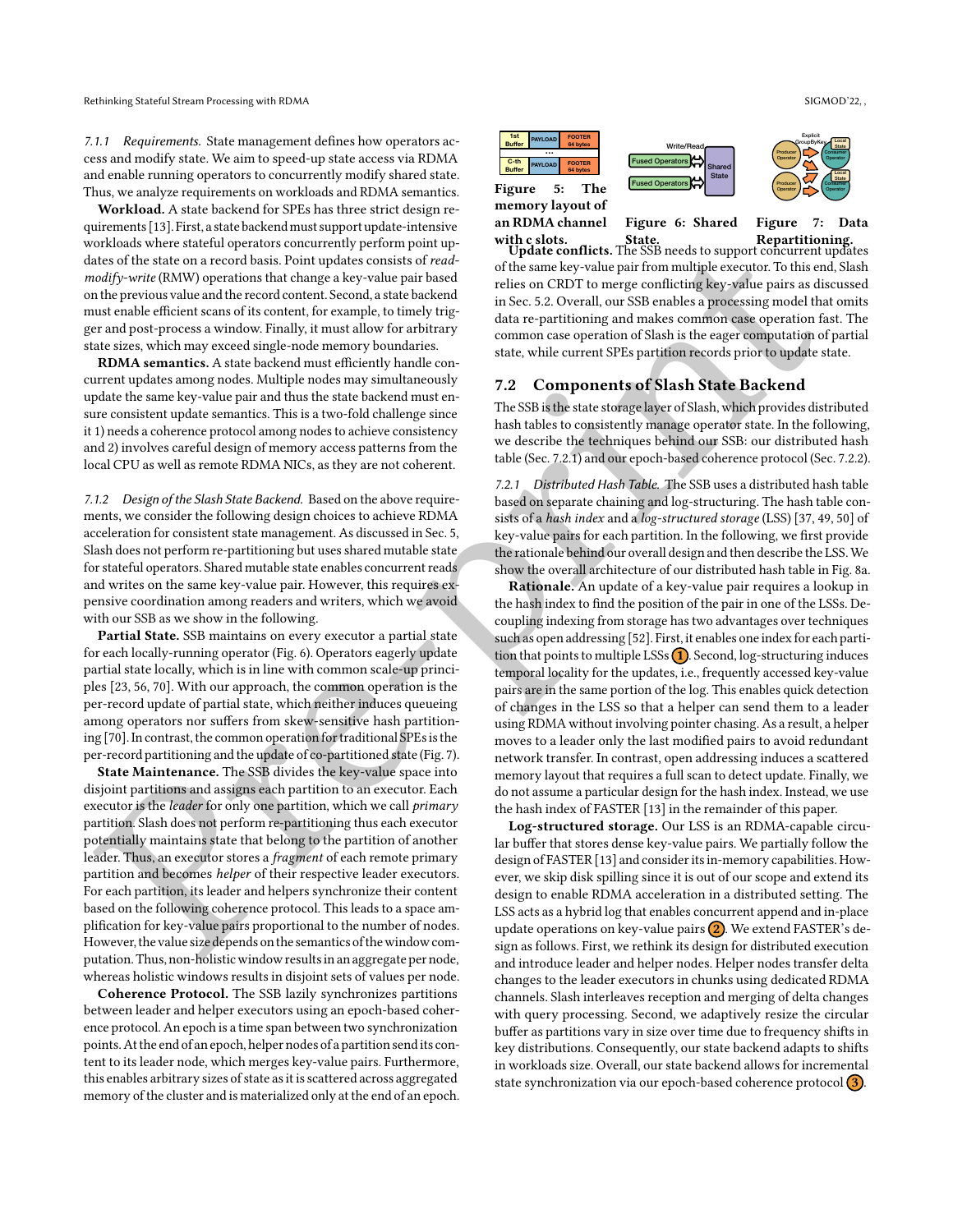<span id="page-7-1"></span>

(a) Internals of our Distributed Hash Table: operator pipelines transparently modify state while the SSB ensures its consistency.

#### Figure 8: The Slash State Backend: an overview of its architecture and a detail of the epoch protocol for state consistency.

[Pr](#page-7-1)e-[p](#page-7-3)rint 7.2.2 Epoch-based coherence protocol. Slash slices infinite streams into finite chunks of recordsbased on epochs.In general, epoch-based concurrent systems can safely execute global operations. Many systems rely on epoch-based synchronization for diverse goals, such as checkpointing [10, 13]. In Slash, we extend the concept of epochs to merge distributed shared partitions lazily (stored on helper nodes) into their respective primary partition. The SSB follows an epochbased coherence protocol that enables nodes to synchronize state and ensures consistency. In the following, we present the setup and synchronization phases as well as the properties of our protocol.

Setup Phase. Consider a Slash deployment of  $n$  Slash Executors and  $n$  primary partitions, where  $n$  is the number of nodes. Each partition has an epoch counter to version its content. In the setup phase, each leader executor connects to all possible executors. Overall, Slash creates  $n^2$  RDMA channels for state synchronization during this process. Note that our RDMA channels for state transfer use the LSS memory instead of dedicated circular queues to avoid data copies. Slash assumes epoch duration to be agnostic to window size. However, a Slash instance signals the ahead-of-time termination of an epoch upon window triggering.

Synchronization Phase. We assume that each stateful operator receives records as well as tokens that notify system-wide events, such as punctuations. This is a common technique used in several SPEs to make operators perform operations, e.g., trigger windows or take a state snapshot [10]. In Slash, the arrival of a synchronization token to an operator makes helpers perform the following steps, which we show in Fig. 8b.

- 1 Increment the epoch counter for each shared partition.
- 2 Identify the portion of the circular buffer that contains the latest changes in the LSS of each modified partition. Prior to the transfer, mark the changes as read-only to prevent inconsistency between DMA reads and CPU writes.
- 3 Transfer the changes in the circular buffer via RDMA channels.
- 4 Incrementally merge the transferred content in the local LSS.
- 5 After the transfer, invalidate the content of the transferred portion of the storage so that it can serve further RMW operations.

Properties. In response to the above steps, leader executors lazily receive updates for the state they manage.We piggyback vector clock updates with state updates so that a leader executor can observe the progress of helpers. A leader node can trigger a per-key window at timestamp  $t$  only if the vector clock guarantees the occurrence of no record nor state update that bears an event-time timestamp smaller than  $t$ . Note that a local epoch counter induces an order on the arrived updates such that state updates cannot skip each



 $\sqrt{3}$ 

(b) The Epoch Protocol: SSB#1 sends the delta of the fragment partition #1 at epoch 1 to SSB#2 over RDMA.

LSS Delta

2 J T

other. Furthermore, discarding transferred content is safe, as RMW operations restart from a zero value.

LSS New

LSS Untouched L

Distributed instances of the SSB that follow this protocol are guaranteed to converge to a consistent state at the end of each epoch. Window operators benefit from this approach as the triggering of a window occurs at the end of an epoch. As a result, the window state becomes consistent upon triggering, which ensures correct results.

## <span id="page-7-0"></span>8 EVALUATION

In this section, we experimentally validate the system design of Slash through a set of end-to-end experiments and micro-benchmarks. First, we describe the setup of our evaluation in Sec. 8.1. Second, we compare Slash against RDMA UpPar, LightSaber, and Apache Flink on end-to-end queries (see Sec. 8.2). Third, we perform a drill-down analysis on Slash and RDMA UpPar to understand the implications behind our design choices (see Sec. 8.2). Finally, we sum up our key findings of our evaluation in Sec. 8.4.

# <span id="page-7-2"></span>8.1 Experimental setup

In the following, we introduce our hardware and software configurations (Sec. 8.1.1) as well as the selected workloads (Sec. [8.1.2\)](#page-8-1).

<span id="page-7-3"></span>8.1.1 Hardware and Software. In our experiments, we use the following hardware and software configurations.

Hardware Configuration. We run the experiments on an inhouse, 16-node cluster. Each node is equipped with a 10-core, 2.4 Ghz Intel Xeon Gold 5115 CPU, 96 GB of main-memory, and a single-port Mellanox Connect-X4 EDR 100Gb/s NIC. Each NIC is connected to a 100 Gbits InfiniBand EDR switch by Mellanox. Every node runs Ubuntu Server 16.04. We disable hyper-threading and pin each thread to a dedicated core. Unless stated otherwise, every hardware component is configured with factory settings.

Software Configuration. In our evaluation, we use Slash, RDMA UpPar, LightSaber [56], and Apache Flink 1.9 [11] as Systems under Test (SUTs). We select Apache Flink as a representative of productionready, scale-out SPEs based on managed runtimes, whereas we choose LightSaber as representative of scale-up SPEs. Flink provides queue-based partitioning to scale-out query processing. To configure Flink, we follow its configuration guidelines [\[6\]](#page-13-14). On each node, we allocate half of the cores for processing and the other half for network I/O. We reserve 50% of the OS memory to Flink and allocate the remaining memory to store the input dataset that we stream via main memory. We configure Flink to use IPoIB on our RDMA cluster.

We build Slash with O3 compiler optimization and native CPU support using gcc 9.3. We configure Slash to use all physical cores and 48 GB of memory (using 2MB hugepages) for RDMA-related

LSS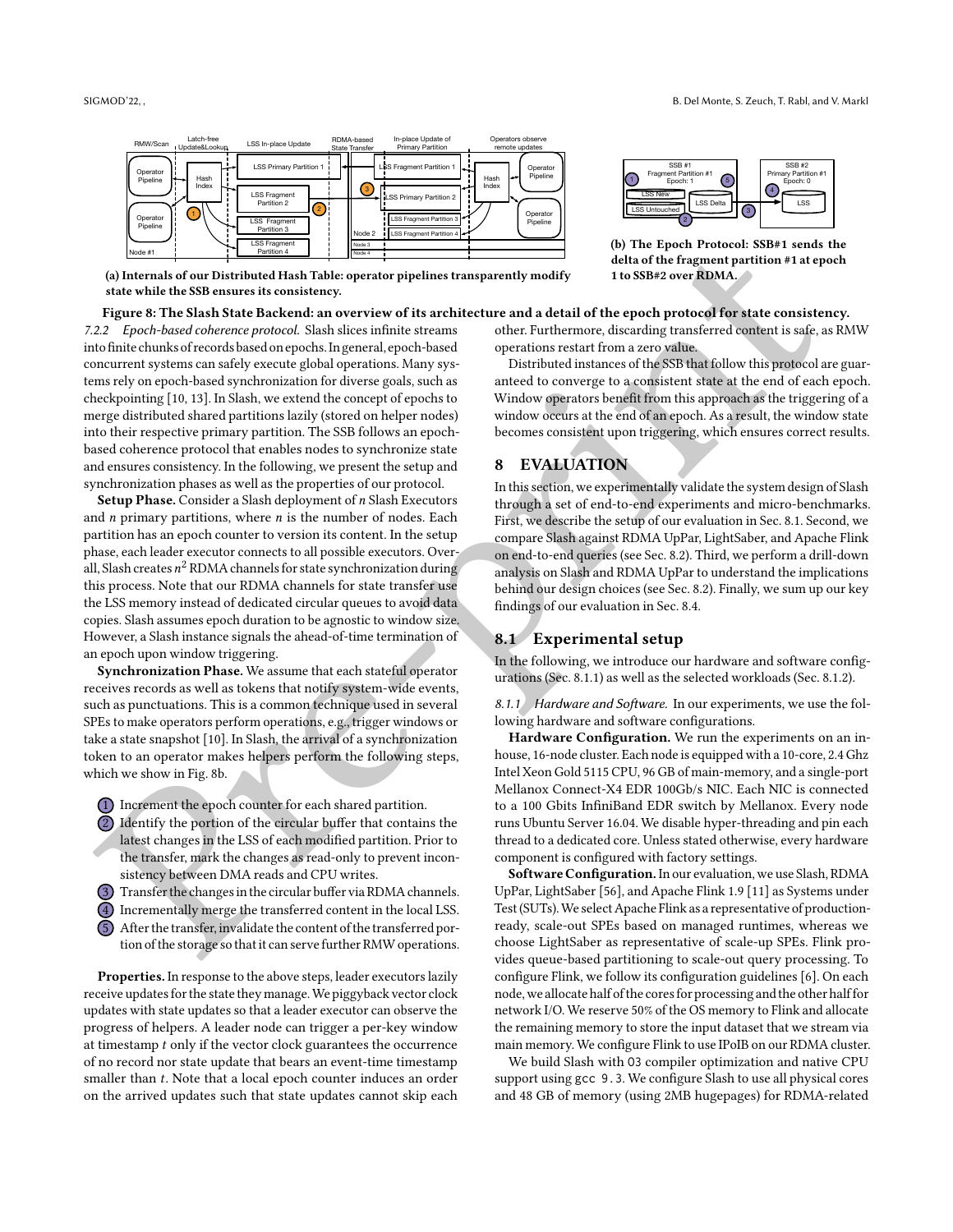operations. Unless stated otherwise, we run Slash with the best configuration parameters that we present in Sec. [8.3](#page-9-0) and configure the epoch of SSB to end every 64 MB of data. We follow similar configuration steps for LightSaber and RDMA UpPar. Note that we use Slash's RDMA channel to implement RDMA UpPar.

<span id="page-8-1"></span>8.1.2 Workloads. To experimentally validate our system design, we select the Yahoo! Streaming Benchmark (YSB) [70], the NEXMark benchmark suite (NB) [61], and the Cluster Monitoring benchmark (CM) [63]. We choose YSB and NB, as they are commonly-used benchmarks that represent real-world scenarios [17, 70]. We select CM, as it is based on a publicly-available, real-world dataset provided by Google. Furthermore, we introduce a self-developed Read-Only (RO) benchmark for our drill-down analysis.

YSB. The YSB assesses the performance of windowed aggregation operators. A record is 78-bytes large and stores an 8-bytes primary key and an 8-bytes creation timestamp. YSB consists of a filter, projection, and a time-based, per-key window. Following YSB specifications, we use a 10m event-time, tumbling count window.

NB. The NB simulates a real-time auction platform with three logical streams: an auction stream, a bid stream, and a seller event stream. Records are 206 (seller), 269 (auction), and 32 (bid) bytes large. Each record stores an 8-bytes primary key and an 8-bytes creation timestamp. The NB contains queries with stateless and stateful operators.

We use queries 7 (NB7), 8 (NB8), and 11 (NB11) to cover a wide range of scenarios. Based on these queries, we define three workloads to assess our SUTs. NB7 contains a window aggregation with a window of 60s on the bid stream. We select NB7, as it features small state sizes and an RMW state update pattern. NB8 consists of a 12h tumbling window join in event time over the auction and seller streams. We choose NB8, as it reaches large state sizes due to its append pattern for state update and large tuple sizes. NB11 consists of a session window join in event time over the bid and seller streams. We choose NB11 to assess the effect of small tuple size on the join implementation. We omit the other queries in the suite, as they are either stateless (NB1-2) or evaluate aggregations and joins (NBQ3-14), which we cover already with the selected queries.

CM. The CM benchmark executes a stateful aggregation over a stream of timestamped records containing the traces from a 12.5Knodes cluster at Google. Each record is 64 bytes large and stores an 8-bytes primary key and an 8-bytes timestamp. The stateful aggregation is a 2s tumbling window that computes the mean CPU utilization of each executed job.

RO. The RO benchmark is a stateful query that counts the number of occurrences of items in a stream. We implement RO to investigate I/O bottlenecks, as data flows throughout the system without any costly computation. Each record stores an 8-bytes primary key and an 8-bytes creation timestamp. A stateful operator maintains the count of occurrences of each key. Keys are drawn following uniform distribution from a 100M-wide range.

Experiment Overview. We structure our evaluation as follows. First, we execute end-to-end queries to compare Slash, RDMA Up-Par, LightSaber, and Flink (Sec. [8.2\)](#page-8-0). To this end, we scale the input data size up to the number of nodes to perform weak scaling experiments [\[24\]](#page-14-30). Second, we run a series of micro-experiments to reason in detail about the performance behavior of Slash components (Sec. [8.3\)](#page-9-0). Specifically, we breakdown the execution time of Slash and RDMA

UpPar to perform a micro-architecture analysis [\[66\]](#page-15-10) to reveal how well Slash uses hardware resources. Finally, we summarize the key findings of our evaluation (Sec. [8.4\)](#page-12-1).

## <span id="page-8-0"></span>8.2 End-to-end Queries

In this section, we focus on the execution of end-to-end queries by the SUTs. We present our evaluation methodology in Sec. [8.2.1.](#page-8-2) After that, we divide the end-to-end queries into two classes. First, we evaluate queries with windowed aggregations: YSB and NB7 (Sec. [8.2.2\)](#page-8-3). Second, we evaluate queries with windowed join: NB8 and NB11 (Sec. 8.2.3). For each class, we provide a description of the experiment, analyze its results, and discuss the key insights. Finally, we conduct in Sec. 8.2.4 a COST (Configuration that Outperforms a Single Thread) analysis [42] and compare Slash against LightSaber [\[56\]](#page-14-13), which is an SPE optimized for single-node execution.

<span id="page-8-2"></span>8.2.1 Methodology. In our end-to-end evaluation, we follow the benchmark methodology proposed in earlier research [70]. We pregenerate the dataset to stream data from main memory, to omit record creation and ingestion overhead. Thus, the upper bound for the input rate is the main-memory bandwidth. In every run, source operators consume data in real-time, which SUTs process. During execution, we measure query processing throughput, which we define as the number of records the SUT can process in one second. We repeat each experiment multiple times and compute average measurements. Through our experiments, we evaluate the efficiency of the SUTs while they execute a query.

<span id="page-8-3"></span>8.2.2 Queries with Windowed Aggregations. In this section, we focus on the performance comparison between the SUTs while they perform windowed aggregations using YSB, CM, and NB7.

real that the pre-harmo[n](#page-14-31)y interest of the three parts are the most of the pre-harmony interest of the three bases 8.21 methodology principle interest of the three bases 8.21 methodology interest of the most of the three Workload. In YSB and NB7, each executor thread processes a partition of 1 GB of input data. In CM, each executor thread processes a partition of the provided input dataset. Each YSB partition contains records with a primary key drawn uniformly from a 10M-wide range. Each NB7 partition contains bid records with a primary key generated following a Pareto distribution that induces a long-tail due to heavy-hitters. Partitions of YSB, NB7, and CM are non-disjoint: the same key can occur multiple times in multiple partitions. In addition, we scale the number of executor threads and nodes. We configure each SUT to use 10 threads per node and up to 16 nodes. However, RDMA UpPar and Flink need to partition the input stream before the window operator. As a result, they use half the threads to execute the filter and projection and the second half for the window operator. Instead, Slash runs filter, projection, and windowing on all threads.

Result. In all YSB, CM, and NQB7 experiments, Slash outperforms all SUTs (Fig. 9a, 9b, and 9c). It achieves up to 12x and 25x higher throughput on the YSB compared to RDMA UpPar and Flink, respectively. Slash attains up to 22x and 104x higher throughput on the NQB7 compared to RDMA UpPar and Flink, respectively. Similarly, Slash achieves up to two order of magnitude higher throughput than RDMA UpPar and Flink, while executing CM. Overall, Slash is the only SUT to achieve throughput of up to 2 billion records/second and almost linear weak scaling in YSB , CM, and NB7.

Discussion.In this experiment, Slash achieves almost linear weak scaling, whereas other SUTs result in sub-optimal performance. The reasons for this superior performance for windowed aggregations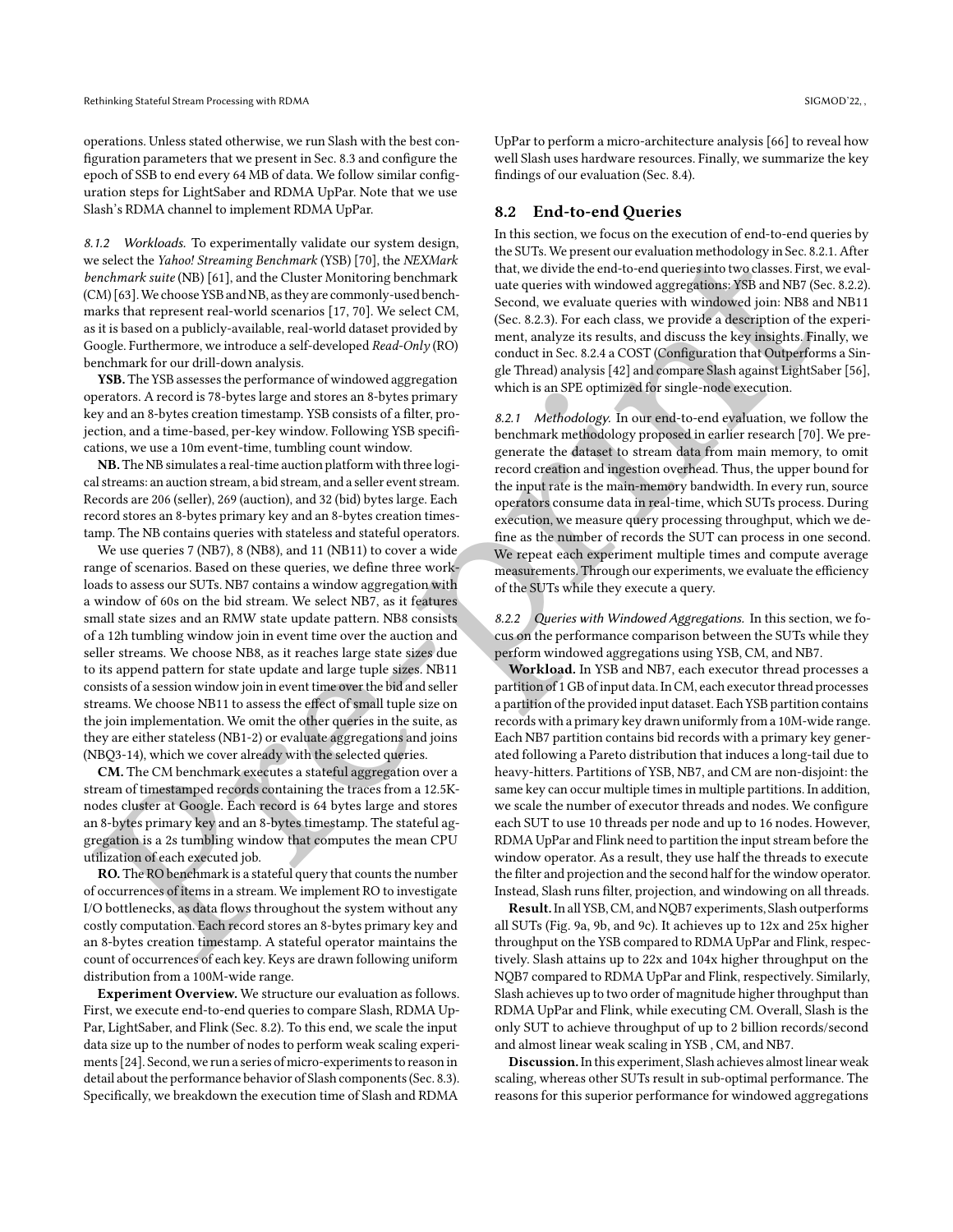<span id="page-9-3"></span>

Figure 9: Throughput for YSB, CM, and NB (in records/s) of Flink (O), RDMA UpPar (O), and Slash (O) on 2, 4, 8, and 16 nodes.

are two-fold. First, as shown by previous research [70], queue-based partitioning of input records introduce a significant bottleneck in single-node setups. This also applies in the distributed case, as network transfer is mediated by software queues. As a result, SUTs that use queue-based partitioning to scale-out incur an inherent bottleneck regardless of the network hardware. Second, Slash efficiently computes local partial states and consistently merges them using point-to-point RDMA transfers among nodes.In contrast, Slashis not affected by a performance regression, when processing workloads that have a skewed distribution of partitioning keys. Overall, Slash attains higher throughput due to better utilization of underlying hardware resources, as we further explain in Sec. 8.3.

<span id="page-9-1"></span>8.2.3 Queries with Windowed Joins. In this section, we focus on the performance of our SUTs as they run windowed joins of NB8-11.

Workload. We follow the same setup of NB7 except for the following aspects. Each executor thread processes a partition of 1 GB of input stream, in which the ratios between auction and seller and between bid and seller are 4 to 1, according to the benchmark. Note that every bid has always a valid seller.

Result.In allNQB8 andNB11 runs, Slash achieves higher throughput compared to the other SUTs (Fig. 9d and 9e). In NQB8, it reaches up to 8x and 128x higher throughput than RDMA UpPar and Flink, respectively. In NQB11, it shows up to 1.7x and 40x higher throughput than RDMA UpPar and Flink, respectively.

In this set of experiments, we observe three aspects. First, Slash achieves almost linear weak scaling on queries containing join operators, similarly to windowed aggregation. Second, Apache Flink and RDMA UpPar exhibit a severe loss in throughput. Last, Slash does not achieve the same performance gain as in the case of aggregations, although it outperforms the other SUTs.

Discussion. The main performance differences for windowed joins among the SUTs can be explained by the following characteristics. First, a windowed join operator is more memory-intensive than a windowed aggregation. A hash-based streaming join operator appends every record to intermediate state including the records that have no matching join partner yet. As a result, append operations in Slash do not benefit from CPU caches, as there is no relation between two consecutive appends even for the same key. In contrast, RMWbased aggregations benefit from CPU caches, as the RMW operations induce temporal relations to cache accesses. Second, partitioning in RDMA UpPar and Flink induces performance regression as in the case of windowed aggregation. This becomes more severe while increasing fan-out, i.e., the number of nodes. In this case, SUTs that use queues scale sub-linearly with the number of nodes. In contrast, Slash does not show performance regression when scaling out.

In sum, hash-based streaming joins do not show the same performance gain aswindowed aggregations, asjoin arelimitedby compute resources. We plan to conduct further studies on the RDMA-based acceleration of streaming joins as future work.

<span id="page-9-2"></span>8.2.4 COST Analysis. In this experiment, we compare the processing performance of Slash against a scale-up SPE, following the COST metric proposed by McSherry et al. [42]. We select LightSaber as the latest proposed scale-up SPE, which does not run on a managed runtime (as BriskStream [72]). We choose CM, NB7, and YSB as workloads supported by both SUTs, as LightSaber does not support joins. In Fig. 11, we show the throughput of LightSaber (L) and of Slash (on 2, 4, 8, and 16 nodes) on the selected workloads.

**Exampl[e](#page-9-3) 18 a[n](#page-14-31)d 18 and 200 and 200 and 200 and 200 and 200 and 200 and 200 and 200 and 200 and 200 and 200 and 200 and 200 and 200 and 200 and 200 and 200 and 200 and 200 and 200 and 200 and 200 and 200 and 200 and 200 an** We observe that Slash outperforms LightSaber in each run as it improves its performance when doubling the number of nodes. Furthermore, Slashachieves almost linear speedup on YSB and CM(up to 11.6x throughputincrement using 16 nodes) and sub-linear scaling on NB7 compared to LightSaber (up to 4.4x throughput increment using 16 nodes), respectively. The improvement of Slash over LightSaber is smaller compared to the gain over RDMA UpPar, as LightSaber's execution is agnostic to data re-partitioning. Overall, the key insight of this experiment is that LightSaber offers a valid alternative to SPEs that rely on data re-partitioning as long as the workload 1) is sustainable on a single node, 2) does not need RDMA ingestion, and 3) does not involve join operators. For highly-demanding workloads, Slash offers robust scale-out performance, as our evaluation shows.

## <span id="page-9-0"></span>8.3 Performance Drill-down

In the previous section, we have analyzed the performance result of Slash and Flink on end-to-end queries. In this section, we reveal the reasons behind the improvement in performance of Slash over RDMA UpPar. We omit Flink in this evaluation, as its partitioning approach suffers from runtime and IPoIB overhead [70]. In the following, we first describe the methodology for our drill-down evaluation in Sec. 8.2.1. After that, we assess in Sec. 8.3.2 the maximum achievable throughput of RDMA UpPar and Slash in our RDMA evaluation setup. In this setup, we consider application-related aspects, such as parallelism and data skewness. In Sec. 8.3.3, we break down the execution time of both SUTs to identify the CPU component that consumes the majority of the execution time. Finally, in Sec. [8.3.4,](#page-11-1) we analyze the resource utilization of each SUT on a stateful workload using hardware performance counters.

8.3.1 Methodology. In our performance drill-down, we analyze workload-related and hardware-related aspects of Slash and RDMA UpPar. Workload-related aspects provide a high-level identification of bottlenecks and include data characteristics and application settings. Hardware-related aspects consist of hardware performance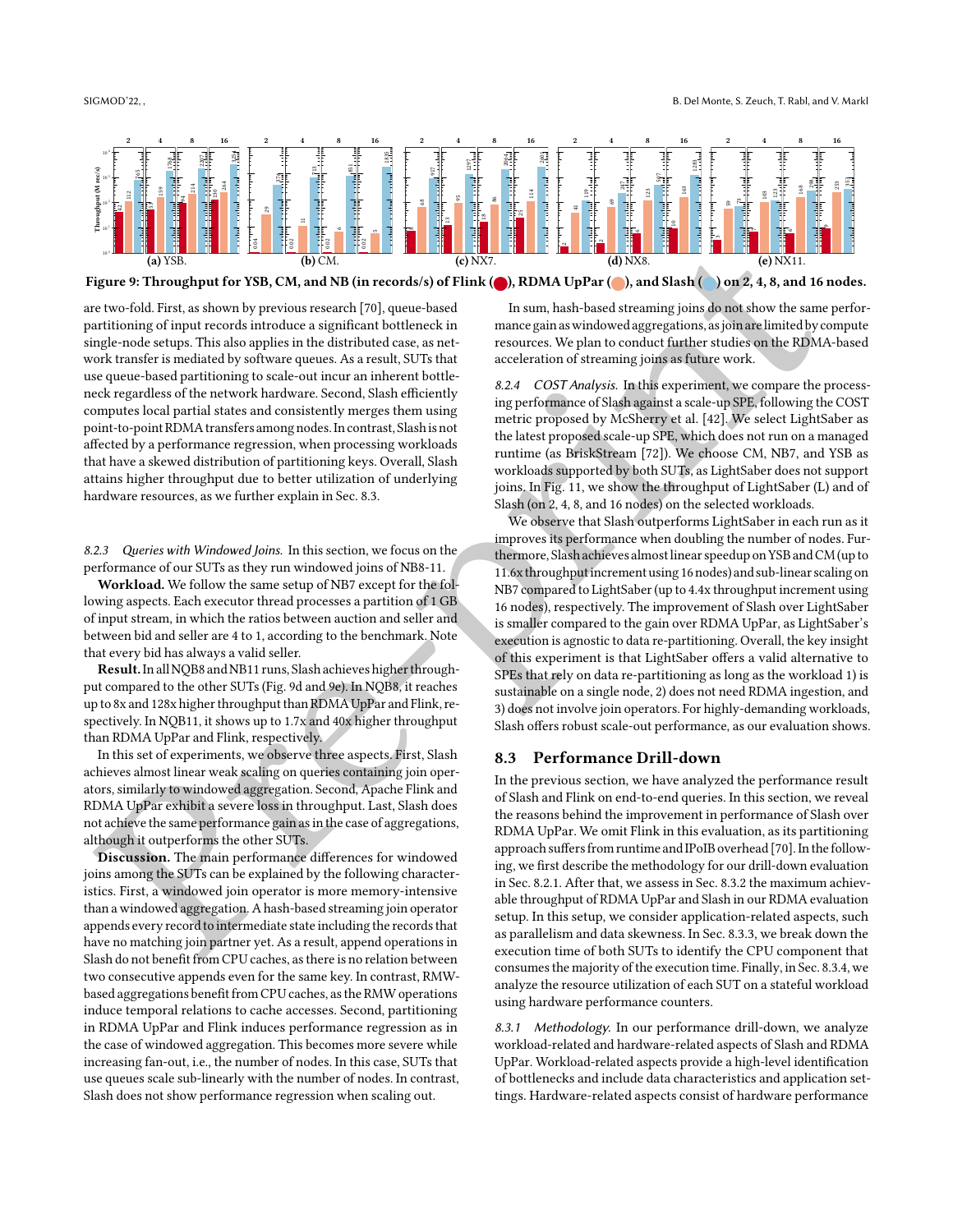counters that we use to conduct micro-architecture analysis. These metrics allow us to derive the CPU components that stall the execution and the saturation point of the RDMA links. In the following, we consider the RO and YSB benchmarks and provide a brief description of the sampled metrics for each class of experiments.

<span id="page-10-0"></span>8.3.2 Analysis of workload-related aspects. In this section, we compare the performance of RDMA UpPar and Slash with a focus on RDMA-based data transfer. We consider the RO query, which is primarily I/O bound, to evaluate the impact on performance of data re-partitioning. We analyze the effect on throughput and latency during query processing of application-related knobs, such as parallelism and buffer size, as well as data characteristics, i.e., skewness.

Workload. We setup two instances of Slash on two servers connected by a single RDMA NIC to measure the impact of buffer size on throughput and latency. There first instance streams the input data as buffers to the second instance via our RDMA channels. The second instance polls the RDMA channels and applies stateful operator logic based on the benchmark. Each instance uses up to 10 threads for the executor. Each producer thread on the first node sends buffers of records via RDMA to one consumer thread on the other node in Slash. In RDMA UpPar, each producer thread sends buffers of records to any consumer based on hash-partitioning. We skip single-thread configurations, as they prevent partitioning, which needs at least two consumer threads. To measure the impact of parallelism on throughput, we use up to 8 nodes.

Results. In this experiment, we assess the impact of applicationrelated aspects on the performance of both SUTs. First, we show the impact of buffer size on throughput for both SUTs (Fig. 10a) and latency (Fig. 10b). Second, we measure the effect of parallelism (Fig. 10c) by scaling the number of threads and nodes. Finally, we analyze the impact on throughout of a skewed distribution of the partitioning key (Fig. 10d). To this end, we generate partitioning keys following a Zipfian distribution using  $z = 0.2...2.0$ . In Fig. 10a and 10c, wemarkin red themaximum achievable network bandwidth  $(11.8 \text{ GB/s})$ , which we measure using the *ib* write *bw* benchmarking tool [33]. Note that in the following experiments, we configure our RDMA channels to use  $c = 8$  (credits). Other configurations, such as  $c = 8$  and  $c = 16$  decrease throughput by up to 3%, whereas  $c = 64$ leads to a performance regression by up to 10%.

Throughput. We observe that Slash outperforms RDMA UpPar in all configurations as it utilizes up to 95% of the available network bandwidth (11.2 GB/s out of 11.8 GB/s) using two threads. Slash almost saturates the theoretical bandwidth limit of one RDMA NIC using two threads and 32 KB buffer size. In contrast, RDMA UpPar utilizes up to 50% of the available network bandwidth, i.e., 5.9 GB/s.

Latency. Slash achieves latencies below 100  $\mu$ s for buffers sizes below 128 KB, while it achieve up to 1 ms of latency with 1 MB buffer size and above. In contrast, latencies of RDMA UpPar for each buffer size are about 10% higher than Slash.

Parallelism. Slash achieves the highest aggregated throughput for query processing (Fig. [10c\)](#page-11-2). Slash achieves 11.2 GB/s on the RO benchmark using two threads. In contrast, RDMA UpPar requires 10 thread to saturate up to 91% of the available network throughput.

Data Skewness. Slash shows robust performance in the presence of a skewed distribution of the partitioning keys. Interestingly, we observe that the throughput of Slash increases, when the partitioning keys in the data stream are highly skewed. In contrast, the throughput of RDMA UpPar decreases by up to 68% (RO) and 110% (YSB), while the skewness in the distribution increases.

22. Analysis of workfoarised appears in this estima, we can<br>appear in the selecce of involving the reason in the selecce of the selecce of the selecce of the selecce of the selecce of the selecce of the selecce of the se Discussion. Overall, our experiments show three interesting aspects. First, Slash becomes network bound with a lower number of threads compared to RDMA UpPar (i.e., 2 vs. 10). This induces an important benefit: increasing the number of threads and RDMA NICs per node results in higher processing throughput. We cannot derive the same conclusion for RDMA UpPar, as it requires an higher number of threads to achieve almost full line rate. As a result, Slash exhibits a higher per-thread efficiency compared to RDMA UpPar. Second, buffer size plays an interesting role also for data stream processing on RDMA hardware. It enables the highest (or lowest) throughput (or latency) based on workloads and service constraints. In particular, both SUTs achieve micro-second latency, which is one order of magnitude lower than the latencies measured on Flink (not shown in the figures). Finally, Slash offers more robust performance than RDMA UpPar, in the presence of skewed data. In particular, RDMA UpParsuffers a performance regression, as hash-partitioning causes load imbalance due to the data-dependent selection of the consumer induced by data skewness.In contrast, Slash achieves constant throughput on RO, regardless of the skewness, as the transfer performance of RDMA channels is not data-dependent. When executing a stateful query, such as YSB, skewness results in higher throughput for Slash, as it reduces the number of key-value pairs of the state that the SSB needs to merge (via RDMA and CRDT) among the nodes.

<span id="page-10-1"></span>8.3.3 Execution Breakdown. In the previous section, we have analyzed the effect of application-related knobs on throughput and latency of query processing. In particular, we have shown that RDMA UpPar provides lower efficiency compared to Slash. In this section, we perform an execution breakdown to reveal the reasons behind the sub-optimal performance of RDMA UpPar in comparison to Slash. To this end, we carry out a micro-architecture analysis of Slash and RDMA UpPar on the RO benchmark.

Metrics. Before delving into our analysis, we provide a brief description of the considered metrics. On a high level, recent x86 CPUs consist of two pipelined components: a front-end and a back-end. The front-end decodes instructions into  $\mu$ -ops and delivers up to four  $\mu$ -ops per cycle to the back-end. The back-end processes  $\mu$ -ops out-of-order by allocating execution units and loading data from memory. Completed  $\mu$ -ops are defined as *retired* (R) and constitute the useful work performed by a CPU. Front-end stalls, back-end stalls, and branch mis-prediction are sources of inefficiency for a CPU. Upon a front-end stall, the back-end has no  $\mu$ -ops to process, thus, the application is front-end bound (FeB). Upon a back-end stall, a  $\mu$ -ops needs to wait for data from the memory subsystem or for an execution unit. In the former case, the execution is Memory-bound (MemB), whereas in the latter case, it is Core-bound (CoreB). Finally, bad speculation (BadS) due to branch mis-prediction results in the cancellation of  $\mu$ -ops prior to their retirement.

Workload. We execute the RO benchmark with best configurations of both SUTs that we derive in the previous experiments and refer to the nodes as sender and receiver. Specifically, we choose 64 KB as buffer size and repeat the measurements using two and ten threads, as they induce the highest throughput.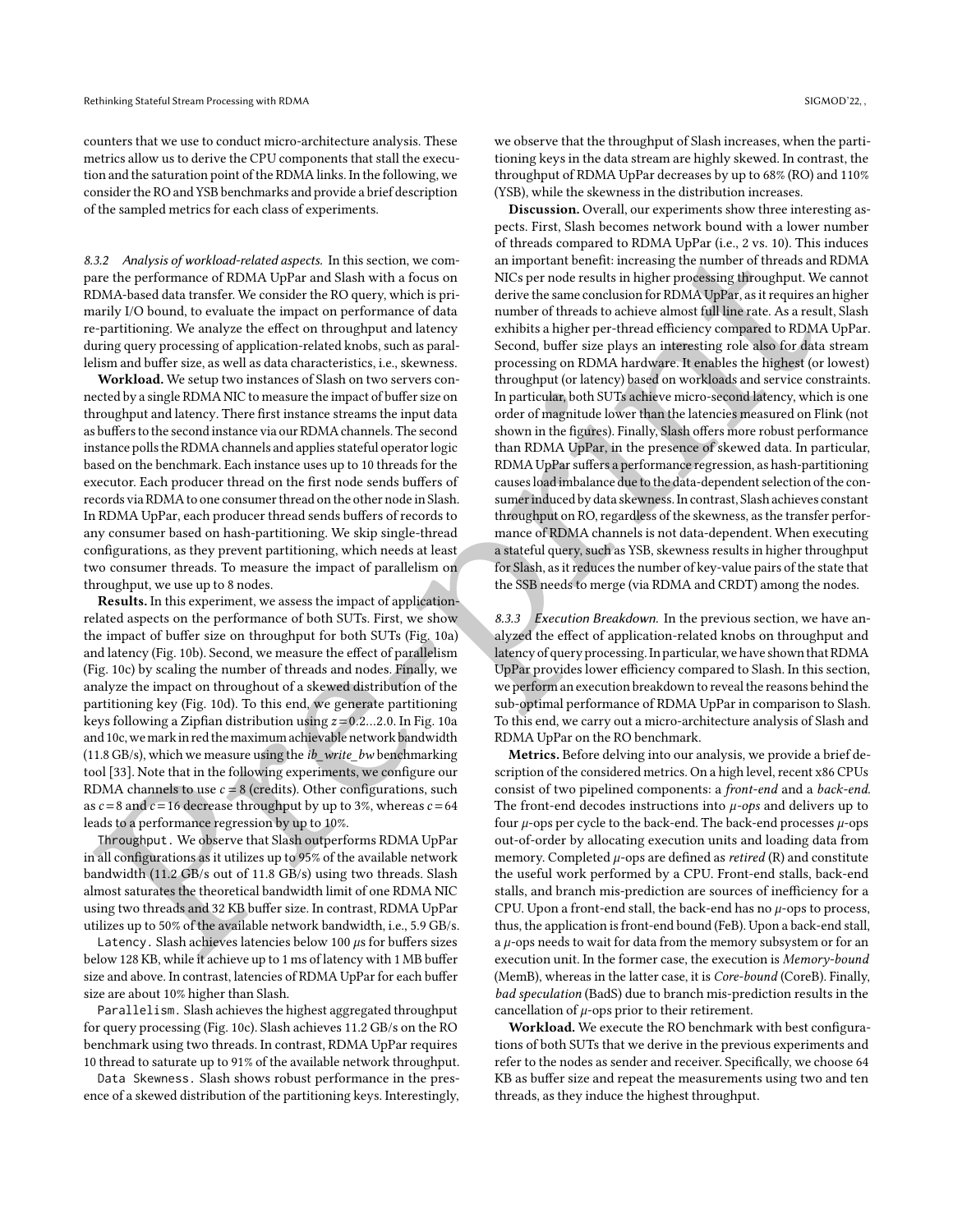<span id="page-11-2"></span>

Figure 10: Drill-down analysis of Slash and RDMA UpPar. We consider the impact on throughput and latency of buffer size (a, b), parallelism (c), and skewness in the distribution of the partitioning key (d).

<span id="page-11-0"></span>

Figure 11: COST comparison Figure 12: Execution Breakagainst LightSaber (L). down of RO.

**Results.** In Fig. 12, we show the execution breakdown in  $\mu$ -ops for the RO benchmark. We notice that RDMA UpPar requires up to twice more  $\mu$ -ops to execute the RO benchmark than Slash. Its senders incur in up to 7x more front-end stalls than the senders of Slash. In fact, the execution of its senders with two and ten threads are front-end bound (22 and 33% of total CPU cycles, respectively). In contrast, Slash exhibits a different behavior, as its senders are essentially core-bound and its receivers are memory-bound.

Discussion. This experiment reveals the source of inefficiency of RDMA UpPar as we compare it to Slash. The key finding is that RDMA UpPar inefficiently use CPU resources due to more complex application logic. This has a two-fold impact on the execution. First, the complex logic behind partitioning results in a large code footprint and thus high number of  $\mu$ -ops to retire, compared to Slash. A large code footprint results in front-end stalls that slow down the sender and in turn the receiver needs to spend more time waiting. Furthermore, the implementation of partitioning requires branches, which lead to front-end stalls in the case of branch mis-prediction.

Second, the receivers of RDMA UpPar need to poll on multiple RDMA channels (and thus memory locations) depending on fan-out, which makes execution mainly core-bound. Core-bound execution is induced by the pause instruction [15] that RDMA channels use for polling (see Sec. 6). This occurs when an RDMA buffer is not fully transferred from remote to local memory. In contrast, Slash exhibits a different behavior than RDMA UpPar. Its senders are corebound, as they saturate the network and thus must wait for data transmission through the pause instruction [\[15\]](#page-13-16). Its receivers are primarily memory-bound, which is the result of waiting for in-flight data to materialize in registers. Its receivers are also core-bound as they must wait on senders. However, this differs from the execution of RDMA UpPar. In fact, the senders of Slash cannot send as the network is saturated, whereas the senders of Slash cannot send due to stalls. In sum, the discussion above suggests that the main bottleneck of Slash is the network, in line with our findings of Sec. [8.3.2.](#page-10-0)

<span id="page-11-1"></span>8.3.4 Resource Utilization of Stateful Execution. In the following, we further analyze the usage of CPU resources of Slash and RDMA UpPar to understand the impact of our design choices on stateful queries. We use the best performing configuration as in Sec. [8.3.3](#page-10-1) to conduct a micro-architecture analysis of YSB on Slash and the sender and receiver of RDMA UpPar.We collect execution-related hardware performance counters to analyze the following three aspects.

Micro-architectural Analysis. In Fig. 13, we consider the resource utilization of the CPU micro-architecture and observe that Slash is primarily memory-bound, whereas sender and receiver of RDMA UpPar are core-bound. RDMA UpPar's sender suffers from front-end stalls, which is in line with previous findings [70], whereas Slash minimally suffers from branch mis-prediction. Finally, we note that Slash spends about 20% of its execution time performing retirement, whereas the receiver of RDMA UpPar - which computes results - spends 10% of its time retiring instructions.

Co[n](#page-12-2)tent distribution of the transmission of the state of the state of the state of the state of the state of the state of the state of the state of the state of the state of the state of the state of the state of the stat The reason behind the above observations are as follows. On the sender side of RDMA UpPar, the partitioning logic results in frontend stalls. Besides, the data-dependent writes to fan-out RDMA buffers result in back-end stalls (memory-bound fraction). In total, this accounts for about 30% of the execution time, which slows down partitioning. Receiver threads of RDMA UpPar poll on multiple, inbound RDMA channels, which rely on the pause instruction, thereby execution becomes core-bound and slows down the receivers. Note that the sender adjusts its speed to the processing rate of the receiver, which results in waiting that makes the sender core-bound. In contrast, Slash shows a more efficient execution than RDMA UpPar, as it essentially performs RMWs to the in-memory area of the SSB. RMWs induce a mainly memory-bound execution due to the latency of atomic instructions, such as compare-and-swap. The epoch-based state synchronization of Slash results in streamlined RDMA accesses that negligibly impact performance.

Instruction Stream Analysis. We show in Tab. 1 that Slash requires up to 4x less instructions and up to 5x less cycles to process each single record compared to RDMA UpPar. Furthermore, Slash executes close to one instruction per cycle (IPC). RDMA UpPar requires up to 0.4 and 0.6 IPC on sender and receiver, respectively. Note that an optimal execution retires 4 instructions per cycle [\[67\]](#page-15-11).

The difference between the two SUTs lays in the more complex partitioning logic of RDMA UpPar, which needs more instructions per record. Thus, the limiting factor for RDMA UpPar becomes partitioning, which slows down the receiver. As a result, the consumer essentially waits for inbound data to process, and is thus core-bound. In contrast, Slash executes a simple processing logic on a record basis, yet relies on a more complex logic upon state synchronization.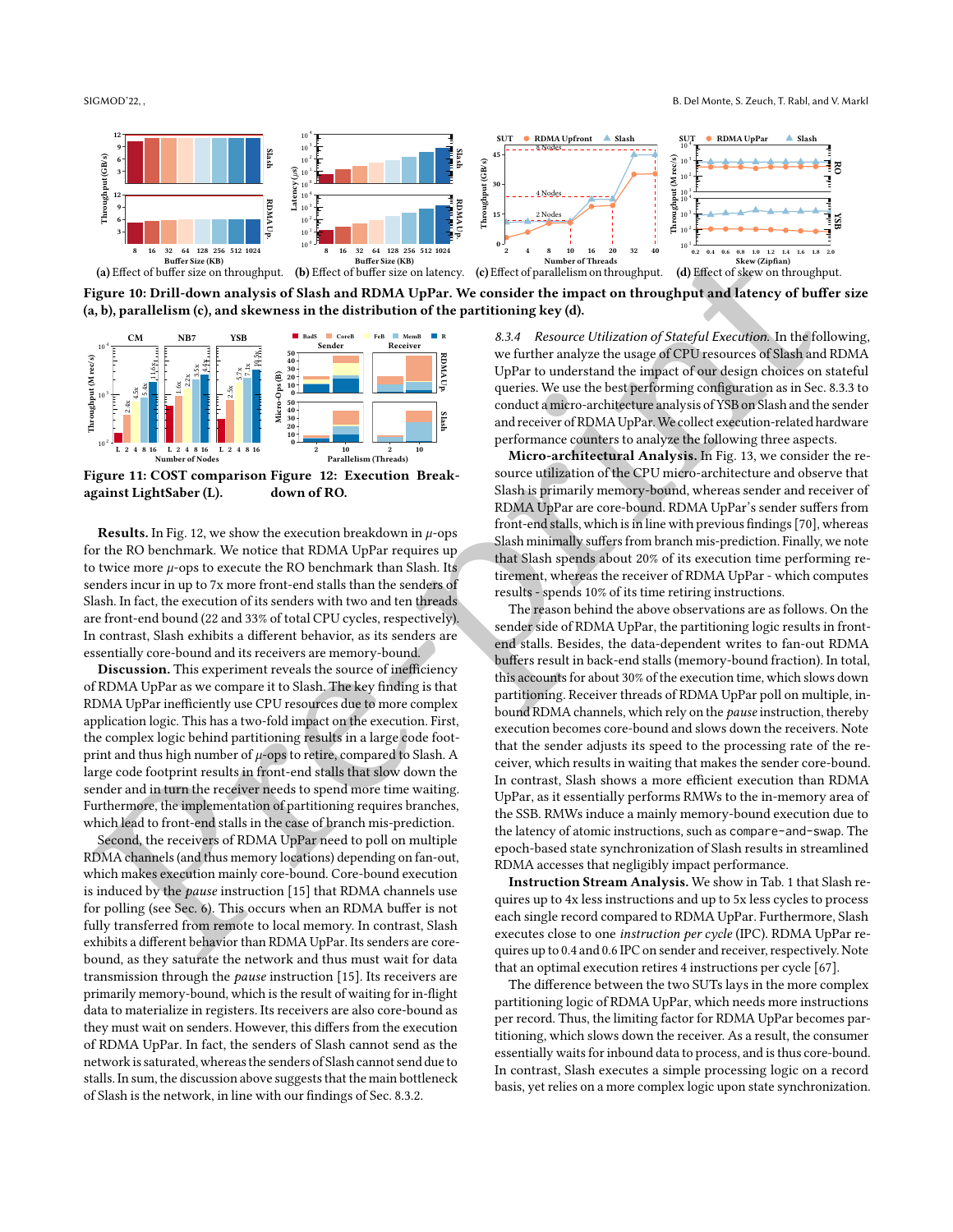<span id="page-12-3"></span>

|                            |  |     |     |      |      |     | $\boxed{\text{IPC}\begin{bmatrix} \text{Instr.} \text{Cyc.} \text{L1d Miss}/\text{L2d Miss}/\text{LLC Miss}/\text{Aggr. Mem.}\\ \text{Rec.} \text{Rec.}\end{bmatrix}}$ |
|----------------------------|--|-----|-----|------|------|-----|------------------------------------------------------------------------------------------------------------------------------------------------------------------------|
|                            |  |     |     |      |      |     |                                                                                                                                                                        |
| RDMA 0.6                   |  | 166 | 274 | 1.36 | 1.31 | 1.2 | 4.1                                                                                                                                                                    |
| $UpPar$ 0.4                |  | 78  | 276 | 1.74 | 1.42 | 0.4 | 4.2                                                                                                                                                                    |
| Slash $\vert 0.9 \vert$ 42 |  |     | 53  | 1.75 | 1.52 | 1.3 | 70.2                                                                                                                                                                   |

Table 1: Resource utilization of RDMA UpPar (sender and receiver) and Slash on YSB using two nodes.



Figure 13: Execution Breakdown of YSB.

With this trade-off, Slash attains fast execution on the common code path and induces negligible overhead upon synchronization.

<span id="page-12-2"></span> $\begin{tabular}{|c|c|c|c|c|} \hline $2^{\text{min}}$ & $2^{\text{min}}$ \\ \hline $4^{\text{min}}$ & $2^{\text{min}}$ \\ \hline $4^{\text{min}}$ & $2^{\text{min}}$ \\ \hline $4^{\text{min}}$ & $2^{\text{min}}$ \\ \hline $4^{\text{min}}$ & $2^{\text{min}}$ \\ \hline $4^{\text{min}}$ & $2^{\text{min}}$ \\ \hline $4^{\text{min}}$ & $2^{\text{min}}$ \\ \hline $4^{\text{min}}$ & $2^{\text{min}}$ \\ \hline $4^{\text{min}}$ & $2^{\text$  $\begin{tabular}{|c|c|c|c|c|} \hline $2^{\text{min}}$ & $2^{\text{min}}$ \\ \hline $4^{\text{min}}$ & $2^{\text{min}}$ \\ \hline $4^{\text{min}}$ & $2^{\text{min}}$ \\ \hline $4^{\text{min}}$ & $2^{\text{min}}$ \\ \hline $4^{\text{min}}$ & $2^{\text{min}}$ \\ \hline $4^{\text{min}}$ & $2^{\text{min}}$ \\ \hline $4^{\text{min}}$ & $2^{\text{min}}$ \\ \hline $4^{\text{min}}$ & $2^{\text{min}}$ \\ \hline $4^{\text{min}}$ & $2^{\text$  $\begin{tabular}{|c|c|c|c|c|} \hline $2^{\text{min}}$ & $2^{\text{min}}$ \\ \hline $4^{\text{min}}$ & $2^{\text{min}}$ \\ \hline $4^{\text{min}}$ & $2^{\text{min}}$ \\ \hline $4^{\text{min}}$ & $2^{\text{min}}$ \\ \hline $4^{\text{min}}$ & $2^{\text{min}}$ \\ \hline $4^{\text{min}}$ & $2^{\text{min}}$ \\ \hline $4^{\text{min}}$ & $2^{\text{min}}$ \\ \hline $4^{\text{min}}$ & $2^{\text{min}}$ \\ \hline $4^{\text{min}}$ & $2^{\text$  $\begin{tabular}{|c|c|c|c|c|} \hline $2^{\text{min}}$ & $2^{\text{min}}$ \\ \hline $4^{\text{min}}$ & $2^{\text{min}}$ \\ \hline $4^{\text{min}}$ & $2^{\text{min}}$ \\ \hline $4^{\text{min}}$ & $2^{\text{min}}$ \\ \hline $4^{\text{min}}$ & $2^{\text{min}}$ \\ \hline $4^{\text{min}}$ & $2^{\text{min}}$ \\ \hline $4^{\text{min}}$ & $2^{\text{min}}$ \\ \hline $4^{\text{min}}$ & $2^{\text{min}}$ \\ \hline $4^{\text{min}}$ & $2^{\text$ Data Locality Analysis. We observe in the rightmost part of Tab. 1 that the execution of Slash induces about 1.5 misses per record on each cache level. In contrast, the producer of RDMA UpPar exhibits about 1.3 misses on each cache level, whereas its receiver minimally suffers from LLC misses. Additionally, Slash induces an aggregated memory throughput of 70.2 GB/s, which is about 52% of the aggregated memory bandwidth of the two nodes. In contrast, RDMA UpPar has a memory access rate of 4.1 (sender) and 4.2 (receiver) GB/s. The LLC misses for RDMA UpPar's sender are due to data dependent writes in RDMA fan-out buffers. Slash is affected by cache misses due to the updates of the SSB, which rely on atomic operations. Partitioning throughput induces a low memory access rate for RDMA UpPar, whereas Slash is mainly memory-bound.

Discussion. This experiment sheds light on the different performance of both Slash SUTs when executing stateful computations. This is due to the more efficient resource utilization of the SSB of Slash versus the data-partitioning approach of RDMA UpPar. In sum, RDMA UpParis bound by partitioning throughput and ultimately by network bandwidth, whereas Slash is primarily limited by memory performance. This validates that our processing model based on eager computation of partial results and on their lazy merging is an alternative strategy to data re-partitioning of state-of-the-art SPEs.

#### <span id="page-12-1"></span>8.4 Summary

In sum, the findings of our experiments validate our design choices. Based on them,we derive the following guidelines for systembuilders who seek to accelerate their stream processing workloads via RDMA.

1. Apply native RDMA acceleration. Native RDMA acceleration enables a system design that scales with the number of nodes and achieves higher throughput on common streaming workloads than partitioning-based approaches. In particular, our Slash prototype achieves up to 25x and 8x higher throughput than the strongest scaleout baseline on windowed aggregations and joins, respectively. Furthermore, Slash outperforms a state-of-the-art scale-up SPE called LightSaber by a factor of 11.6 on windowed aggregations.

2. Avoid data re-partitioning. Data re-partitioning induces a performance regression, as it makes SPEs be limited by partitioning throughput. To understand this performance regression, we run a performance drill-down of Slash and RDMA UpPar. We show that Slash achieves full line rate on RO benchmark using RDMA and minimal CPU resources. In contrast, RDMA UpPar needs a higher degree

of parallelism to reach high throughput, as it is primarily CPU bound due to costly data re-partitioning. Furthermore, we demonstrate that Slash does not suffer from skewed data distributions.

3. Use lazy merging. We show that a processing model based on lazy merging of eagerly computed partial results attains the highest throughput in our evaluation. However, lazy merging requires careful synchronization among nodes to avoid overhead and inconsistency. We demonstrate that our SSB achieves lazy merging, is skew-agnostic, and induces minimum overhead on query processing, as our micro-architectural analysis has shown.

# <span id="page-12-0"></span>9 RELATED WORK

In the following, we discuss the application of RDMA to database systems and the differences between our approach and existing SPEs.

RDMA for database systems. The database community had adopted RDMA to speed up OLAP and OLTP workloads. We identify three areas of adoption: distributed transactions, batch analytical query processing, and key-value stores. Distributed transactions techniques, such as Snapshot Isolation [8], profit from RDMA to scale out on large deployments [69]. Systems that use RDMA for OLTP are Oracle RAC [1], IBM pureScale [2], NAMDB [9, 69], and FaRM [\[18,](#page-13-20) [19\]](#page-13-2). OLAP operators, especially joins, benefit from RDMA to speed up partitioning [7, 9, 20, 21, 57]. Big data frameworks accelerate batch workloads via RDMA [28, 41, 62], while key-value stores use RDMA to increase throughput and reduce latency of value access [\[31,](#page-14-6) [51\]](#page-14-36).

Our work is orthogonal to above research, as stream processing has different requirements than traditional database systems or key-value stores [29, 55]. SPEs require fast, stateful processing of inbound data streams. Their key requirement deals with the state management component that must support fast, concurrent point updates and range scans for analytics readiness over windows. An RDMA-based key-value store, such as FaRM, is not suitable to store state, as it targets transactional workloads with point lookups and updates. As a result, system designers need to devise algorithms and protocols to natively accelerate an SPE using RDMA. With Slash, we fill this gap as we provide SPE components that address RDMA acceleration by design.

Stream processing engines. We distinguish two classes of SPEs. Scale-out SPEs focus on scalability and rely on socket-based communication to distribute query execution on a large cluster of nodes [\[11,](#page-13-3) 12, 47, 58, 68]. A recent prototype provides lightweight RDMA integration for Apache Storm [73] and is thus equivalent to RDMA UpPar. Scale-up SPEs target single-node performance but neglect networkrelated aspects [23, 34, 56, 70, 72]. With Slash, we combine the best of both worlds. Our goal is scale-out stream processing using RDMA acceleration, while considering recent scale-up techniques for SPEs to achieve maximum performance and at rack-scale. To this end, we propose a system design that profits from scale-up techniques, such as omitting partitioning, late merge, shared mutable state, and a hardware-conscious execution. However, we rethink the above techniques to apply them to distributed stateful computation using RDMA and scale processing over multiple nodes. In this work, we show how we improve using RDMA the performance of late merging and enables a consistent shared mutable state among the nodes. Overall, our approach attains higher performance than RDMA-based data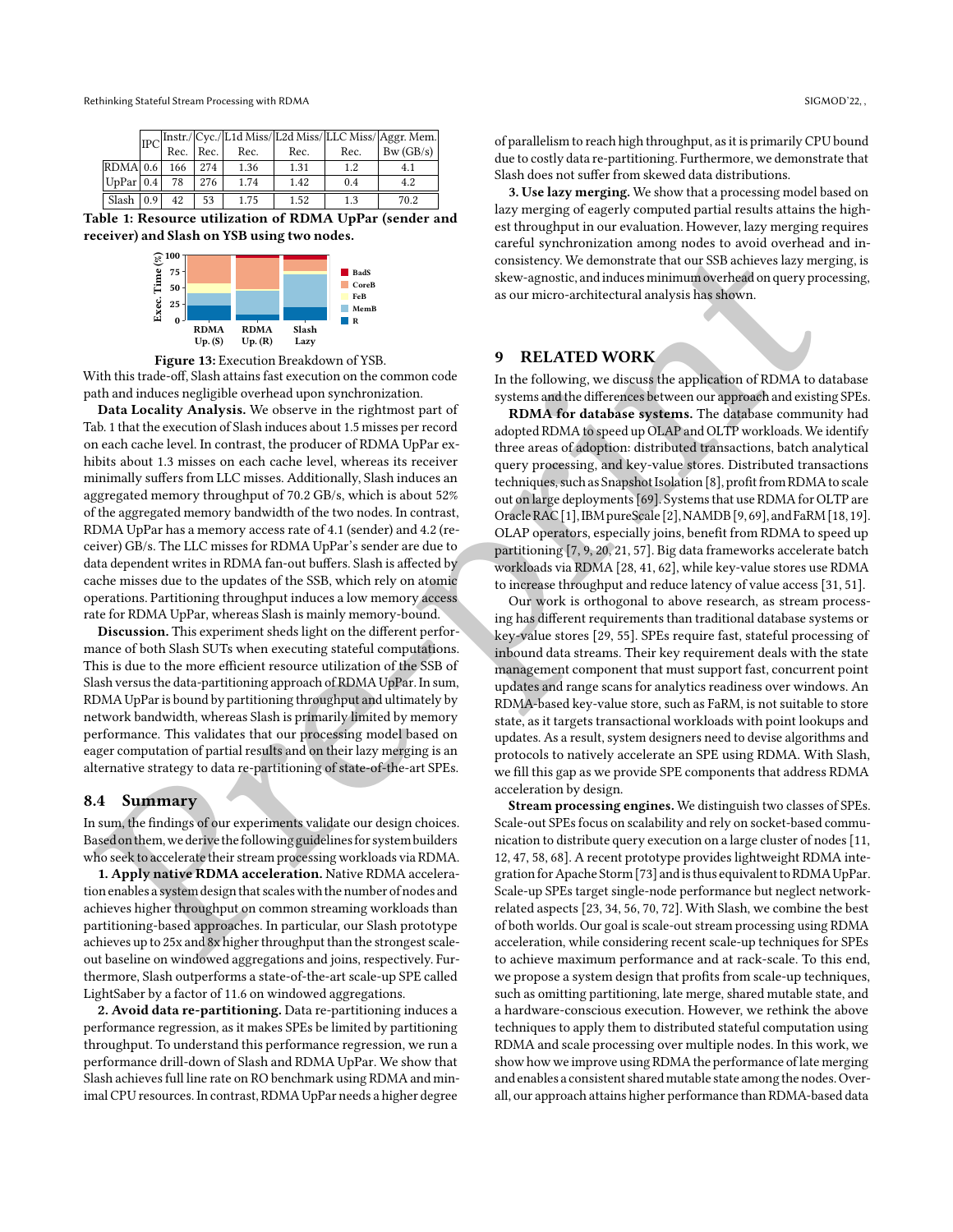re-partitioning approaches, such as RDMA UpPar, and almost linear weak scaling in comparison to a scale-up SPEs, such as LightSaber.

# <span id="page-13-7"></span>10 CONCLUSION

The [p](http://sites.computer.org/debull/A15dec/p28.pdf)ressure results are pressure that the pre-pressure i[n](https://doi.org/10.1145/568271.223785) [t](https://ci.apache.org/projects/flink/flink-docs-master)he three states are not the the states are not the the states are not the states are not the states and the states are not the states are not the states are not In this paper, we have proposed Slash, our novel SPE with native RDMA acceleration, which paves the way to a new class of SPEs for high-speed networks. Slash enables a processing model based on eager computation of distributed, partial state and its lazy merging into a consistent global state. To this end, the system design of Slash consists of three building blocks that enable stateful processing at full RDMA network speed. We have validated our prototype against RDMA UpPar that uses RDMA-based data re-partitioning, IPoIBenabled Apache Flink, and a scale-up SPE called LightSaber [56]. Overall, we have shown that our approach achieves on common streaming workloads higher throughput than RDMA UpPar (up to a factor of 22), than Apache Flink (up to two orders of magnitude), and than LightSaber (up to a factor of 11.6).

Acknowledgement. This work was funded by the German Ministry for Education and Research as BIFOLD - Berlin Institute for the Foundations of Learning and Data (ref. 01IS18025A and 01IS18037A).

#### REFERENCES

- <span id="page-13-18"></span>[1] 2010. Delivering Application Performance with Oracles InfiniBand https://www.oracle.com/technetwork/server-storage/networking/ [documentation/o12-020-1653901.pdf](https://www.oracle.com/technetwork/server-storage/networking/documentation/o12-020-1653901.pdf)
- <span id="page-13-19"></span>[2] 2012. Delivering Continuity and Extreme Capacity with the IBM DB2 pureScale Feature.<http://www.redbooks.ibm.com/redbooks/pdfs/sg248018.pdf>
- <span id="page-13-1"></span>Advanced Micro Devices, Inc. 2020. AMD EPYC® 7003 Series Processor. [https:](https://www.amd.com/system/files/documents/amd-epyc-7003-series-datasheet.pdf) [//www.amd.com/system/files/documents/amd-epyc-7003-series-datasheet.pdf.](https://www.amd.com/system/files/documents/amd-epyc-7003-series-datasheet.pdf)
- <span id="page-13-8"></span>Tyler Akidau, Alex Balikov, Kaya Bekiroglu, Slava Chernyak, Josh Haberman, Reuven Lax, Sam McVeety, Daniel Mills, Paul Nordstrom, and Sam Whittle. 2013. MillWheel: Fault-Tolerant Stream Processing at Internet Scale. In Very Large Data Bases. 734–746.
- <span id="page-13-9"></span>[5] Tyler Akidau, Robert Bradshaw, Craig Chambers, Slava Chernyak, Rafael J Fernández-Moctezuma, Reuven Lax, Sam McVeety, Daniel Mills, Frances Perry, Eric Schmidt, et al. 2015. The dataflow model: a practical approach to balancing correctness, latency, and cost in massive-scale, unbounded, out-of-order data processing. *PVLDB* (2015).<br>[6] Apache Foundation. 2015.
- <span id="page-13-14"></span>Apache Flink Configuration. [https:](https://ci.apache.org/projects/flink/flink-docs-master) //ci.apache.org/projects/flink/flink-docs-master.
- <span id="page-13-5"></span>[7] Claude Barthels, Simon Loesing, Gustavo Alonso, and Donald Kossmann. 2015. Rack-Scale In-Memory Join Processing Using RDMA. In ACM SIGMOD.
- <span id="page-13-17"></span>[8] Hal Berenson, Phil Bernstein, Jim Gray, Jim Melton, Elizabeth O'Neil, and Patrick O'Neil. 1995. A Critique of ANSI SQL Isolation Levels. SIGMOD Rec. 24, 2 (May 1995), 1–10. https://doi.org/10.1145/568271.223785
- <span id="page-13-0"></span>[9] Carsten Binnig, Andrew Crotty, Alex Galakatos, Tim Kraska, and Erfan Zamanian. 2016. The End of Slow Networks: It's Time for a Redesign. Proc. VLDB Endow. 9, 7 (March 2016), 528–539. https://doi.org/10.14778/2904483.2904485
- <span id="page-13-11"></span>[10] Paris Carbone, Stephan Ewen, Gyula Fóra, Seif Haridi, Stefan Richter, and Kostas Tzoumas. 2017. State Management in Apache Flink®: Consistent Stateful Distributed Stream Processing. Proc. VLDB Endow. 10, 12 (Aug. 2017), 1718–1729. https://doi.org/10.14778/3137765.3137777
- <span id="page-13-3"></span>[11] Paris Carbone, Asterios Katsifodimos, Stephan Ewen, Volker Markl, Seif Haridi, and Kostas Tzoumas. 2015. Apache Flink™: Stream and Batch Processing in a Single Engine. IEEE Data Eng. Bull. 38, 4 (2015), 28–38. http://sites.computer.org/debull/A15dec/p28.pdf
- <span id="page-13-10"></span>[12] Raul Castro Fernandez, Matteo Migliavacca, Evangelia Kalyvianaki, and Peter Pietzuch. 2013. Integrating Scale out and Fault Tolerance in Stream Processing Using Operator State Management. In Proceedings of the 2013 ACM SIGMOD International Conference on Management of Data (New York, New York, USA) (SIGMOD '13). Association for Computing Machinery, New York, NY, USA, 725–736. https://doi.org/10.1145/2463676.2465282
- <span id="page-13-12"></span>[13] Badrish Chandramouli, Guna Prasaad, Donald Kossmann, Justin Levandoski, James Hunter, and Mike Barnett. 2018. FASTER: A Concurrent Key-Value Store with In-Place Updates. In 2018 ACM SIGMOD International Conference on Management of Data (SIGMOD '18), Houston, TX, USA (2018 acm sigmod international conference on management of data (sigmod '18), houston, tx, usa<br>ed.). ACM. https://www.microsoft.com/en-us/research/publication/fasterhttps://www.microsoft.com/en-us/research/publication/fasterconcurrent-key-value-store-place-updates/
- <span id="page-13-13"></span>[14] K. Mani Chandy and Leslie Lamport. 1985. Distributed Snapshots: Determining Global States of Distributed Systems. ACM Trans. Comput. Syst. 3, 1 (Feb. 1985), 63–75. https://doi.org/10.1145/214451.214456
- <span id="page-13-16"></span>[15] Intel Corporation. 2012. Intel® 64 and IA-32 Architectures Software Developer's Manual. Number 325462-044US.
- <span id="page-13-4"></span>[16] Jeffrey Dean and Sanjay Ghemawat. 2004. MapReduce: Simplified Data Processing on Large Clusters. In Proceedings of the 6th Conference on Symposium on Operating Systems Design and Implementation - Volume 6 (San Francisco, CA) (OSDI'04). USENIX Association, USA, 10.
- <span id="page-13-15"></span>[17] Bonaventura Del Monte, Steffen Zeuch, Tilmann Rabl, and Volker Markl. 2020. Rhino: Efficient Management of Very Large Distributed State for Stream Processing Engines. In Proceedings of the 2020 ACM SIGMOD International Conference on Management of Data (Portland, OR, USA)(SIGMOD '20). Association for Computing Machinery, New York, NY, USA, 2471–2486.<https://doi.org/10.1145/3318464.3389723>
- <span id="page-13-20"></span>[18] Aleksandar Dragojević, Dushyanth Narayanan, Edmund B. Nightingale, Matthew Renzelmann, Alex Shamis, Anirudh Badam, and Miguel Castro. 2015. No Compromises: Distributed Transactions with Consistency, Availability, and Performance. Association for Computing Machinery, New York, NY, USA, 54–70. <https://doi.org/10.1145/2815400.2815425>
- <span id="page-13-2"></span>[19] Aleksandar Dragojeviundefined, Dushyanth Narayanan, Orion Hodson, and Miguel Castro. 2014. FaRM: Fast Remote Memory. In USENIX ATC.
- <span id="page-13-6"></span>[20] Philipp Fent, Alexander van Renen, Andreas Kipf, Viktor Leis, Thomas Neumann, and Alfons Kemper. 2020. Low-Latency Communication for Fast DBMS Using RDMA and Shared Memory. In 2020 IEEE 36th International Conference on Data Engineering (ICDE). 1477–1488.<https://doi.org/10.1109/ICDE48307.2020.00131>
- <span id="page-13-21"></span>[21] Philip Frey, Romulo Goncalves, Martin Kersten, and Jens Teubner. 2010. A Spinning Join That Does Not Get Dizzy. IEEE International Conference on Distributed Computing Systems.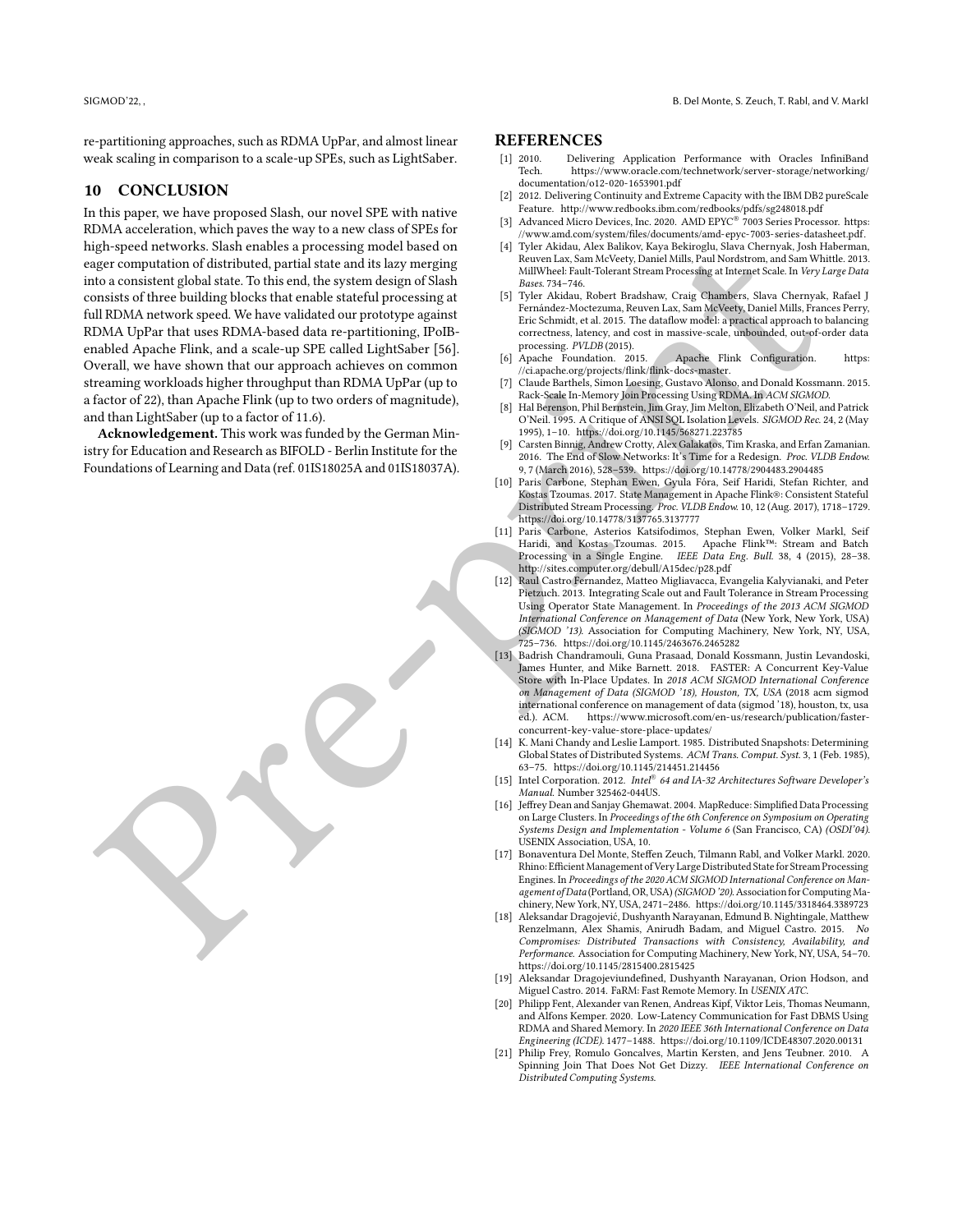- <span id="page-14-18"></span>[22] Hector Garcia-Molina and Christos A. Polyzios. 1990. Two Epoch Algorithms for Disaster Recovery. In Proceedings of the Sixteenth International Conference on Very Large Databases (Brisbane, Australia). Morgan Kaufmann Publishers Inc., San Francisco, CA, USA, 222–230.
- <span id="page-14-14"></span>[23] Philipp M. Grulich, Breß Sebastian, Steffen Zeuch, Jonas Traub, Janis von Bleichert, Zongxiong Chen, Tilmann Rabl, and Volker Markl. 2020. Grizzly: Efficient Stream Processing Through Adaptive Query Compilation. In Proceedings of the 2020 ACM SIGMOD International Conference on Management of Data (Portland, OR, USA) (SIGMOD '20). Association for Computing Machinery, New York, NY, USA, 2487–2503. https://doi.org/10.1145/3318464.3389739
- <span id="page-14-30"></span>[24] John L. Gustafson. 1988. Reevaluating Amdahl's Law. Commun. ACM 31, 5 (May 1988), 532–533. https://doi.org/10.1145/42411.42415
- <span id="page-14-0"></span>[25] S. Hauger, T. Wild, A. Mutter, A. Kirstaedter, K. Karras, R. Ohlendorf, F. Feller, and J. Scharf. 2009. Packet Processing at 100 Gbps and Beyond - Challenges and Perspectives. In 2009 ITG Symposium on Photonic Networks. 1–10.
- <span id="page-14-23"></span>[26] Yongjun He, Jiacheng Lu, and Tianzheng Wang. 2020. CoroBase: Coroutine-Oriented Main-Memory Database Engine. Proc. VLDB Endow. 14, 3 (Nov. 2020), 431–444.
- <span id="page-14-10"></span>[27] Martin Hirzel, Robert Soulé, Scott Schneider, Buğra Gedik, and Robert Grimm. 2014. A Catalog of Stream Processing Optimizations. ACM Comput. Surv. 46, 4, Article 46 (March 2014), 34 pages. https://doi.org/10.1145/2528412
- <span id="page-14-34"></span>[28] N. S. Islam, M. W. Rahman, J. Jose, R. Rajachandrasekar, H. Wang, H. Subramoni, C. Murthy, and D. K. Panda. 2012. High performance RDMA-based design of HDFS over InfiniBand. In SC '12: Proceedings of the International Conference on High Performance Computing, Networking, Storage and Analysis. 1–12. https://doi.org/10.1109/SC.2012.65
- <span id="page-14-37"></span>[29] Gabriela Jacques-Silva, Ran Lei, Luwei Cheng, Guoqiang Jerry Chen, Kuen Ching, Tanji Hu, Yuan Mei, Kevin Wilfong, Rithin Shetty, Serhat Yilmaz, and et al. 2018. Providing Streaming Joins as a Service at Facebook. Proc. VLDB Endow. (2018).
- <span id="page-14-9"></span>[30] Anuj Kalia, Michael Kaminsky, and David Andersen. 2019. Datacenter RPCs can be General and Fast. In 16th USENIX Symposium on Networked Systems Design and Implementation (NSDI 19). USENIX Association, Boston, MA, 1–16. https://www.usenix.org/conference/nsdi19/presentation/kalia
- <span id="page-14-6"></span>[31] Anuj Kalia, Michael Kaminsky, and David G. Andersen. 2014. Using RDMA Efficiently for Key-Value Services. In Proceedings of the 2014 ACM Conference on SIGCOMM (Chicago, Illinois, USA) (SIGCOMM '14). Association for Computing Machinery,New York,NY,USA, 295–306. https://doi.org/10.1145/2619239.2626299
- <span id="page-14-12"></span>[32] Anuj Kalia, Michael Kaminsky, and David G. Andersen. 2016. Design Guidelines for High Performance RDMA Systems. In 2016 USENIX Annual Technical Conference (USENIX ATC 16). USENIX Association, Denver, CO, 437–450. https: //www.usenix.org/conference/atc16/technical-sessions/presentation/kalia
- <span id="page-14-32"></span>[33] The Linux Kernel and OpenFabrics Alliance. 2019. Open Fabrics Enterprise Distribution (OFED) Performance Tests. https://github.com/linux-rdma/perftest.
- <span id="page-14-39"></span>[34] Alexandros Koliousis, Matthias Weidlich, Raul Castro Fernandez, Alexander L. Wolf, Paolo Costa, and Peter Pietzuch. 2016. SABER: Window-Based Hybrid Stream Processing for Heterogeneous Architectures. In Proceedings of the 2016 International Conference on Management of Data (San Francisco, California, USA) (SIGMOD '16). Association for Computing Machinery, New York, NY, USA, 555–569. https://doi.org/10.1145/2882903.2882906
- <span id="page-14-24"></span>[35] H. T. Kung, Trevor Blackwell, and Alan Chapman. 1994. Credit-Based Flow Control for ATM Networks: Credit Update Protocol, Adaptive Credit Allocation and Statistical Multiplexing. In Proceedings of the Conference on Communications Architectures, Protocols and Applications (London, United Kingdom) (SIGCOMM '94). Association for Computing Machinery, New York, NY, USA, 101–114. https://doi.org/10.1145/190314.190324
- <span id="page-14-25"></span><span id="page-14-16"></span>[36] Viktor Leis, Peter Boncz, Alfons Kemper, and Thomas Neumann. 2014. Morsel-Driven Parallelism: A NUMA-Aware Query Evaluation Framework for the Many-Core Age.In Proceedings of the 2014 ACM SIGMOD International Conference on Management of Data (Snowbird, Utah, USA) (SIGMOD '14). Association for Computing Machinery,New York,NY,USA, 743–754. https://doi.org/10.1145/2588555.2610507
- 2003 [-](https://github.com/linux-rdma/perftest) 230. Το τελευτικό της παρακτικό των προσφαλεικο των προσφαλεικο των προσφαλεικο των προσφαλεικο των προσφαλεικο των προσφαλεικο των προσφαλεικο των προσφαλεικο των προσφαλεικο των προσφαλεικο των προσφαλεικο των [37] Justin Levandoski, David Lomet, and Sudipta Sengupta. 2013. LLAMA: A Cache/Storage Subsystem for Modern Hardware. In Proceedings of the International Conference on Very Large Databases, VLDB 2013 (proceedings of the international conference on very large databases, vldb 2013 ed.). VLDB - Very Large Data Bases. https://www.microsoft.com/en-us/research/publication/llama-a-cachestoragesubsystem-for-modern-hardware/
- <span id="page-14-20"></span>[38] Jin Li, David Maier, Kristin Tufte, Vassilis Papadimos, and Peter A. Tucker. 2005. No Pane, No Gain: Efficient Evaluation of Sliding-Window Ag-<br>gregates over Data Streams. SIGMOD Rec. 34, 1 (March 2005), 39-44. SIGMOD Rec. 34, 1 (March 2005), 39-44. <https://doi.org/10.1145/1058150.1058158>
- <span id="page-14-17"></span>[39] Barbara Liskov and Rivka Ladin. 1986. Highly Available Distributed Services and Fault-Tolerant Distributed Garbage Collection. In Proceedings of the Fifth Annual ACM Symposium on Principles of Distributed Computing (Calgary, Alberta, Canada) (PODC '86). Association for Computing Machinery, New York, NY, USA, 29–39.<https://doi.org/10.1145/10590.10593>
- <span id="page-14-5"></span>[40] Feilong Liu, Lingyan Yin, and Spyros Blanas. 2017. Design and Evaluation of an RDMA-Aware Data Shuffling Operator for Parallel Database Systems. In Proceedings of the Twelfth European Conference on Computer Systems (Belgrade,

Serbia) (EuroSys '17). Association for Computing Machinery, New York, NY, USA, 48–63.<https://doi.org/10.1145/3064176.3064202>

- <span id="page-14-35"></span>[41] Xiaoyi Lu, Nusrat S. Islam, Md. Wasi-Ur-Rahman, Jithin Jose, Hari Subramoni, Hao Wang, and Dhabaleswar K. Panda. 2013. High-Performance Design of Hadoop RPC with RDMA over InfiniBand. In 2013 42nd International Conference on Parallel Processing. 641–650.<https://doi.org/10.1109/ICPP.2013.78>
- <span id="page-14-31"></span>[42] Frank McSherry, Michael Isard, and Derek G. Murray. 2015. Scalability! But at what COST?. In 15th Workshop on Hot Topics in Operating Systems (HotOS XV). USENIX Association, Kartause Ittingen, Switzerland. [https://www.usenix.org/](https://www.usenix.org/conference/hotos15/workshop-program/presentation/mcsherry) conference/hotos15/workshop-program/presentation/mcsherry
- <span id="page-14-2"></span>[43] Mellanox Technologies. 2019. Mellanox ConnectX®6 VPI Card. https://www.mellanox.com/files/doc-2020/pb-connectx-6-vpi-card.pdf.
- <span id="page-14-3"></span>[44] Mellanox Technologies. 2019. Mellanox Quantum® HDR Modular Switch CS8700. [https://www.mellanox.com/related-docs/prod\\_ib\\_switch\\_systems/PB\\_](https://www.mellanox.com/related-docs/prod_ib_switch_systems/PB_QM8700.pdf) QM8700.pdf.
- <span id="page-14-1"></span>[45] Microsoft Azure. 2021. Microsoft Azure HBv3-series Specification. https://docs.microsoft.com/en-us/azure/virtual-machines/hbv3-series.
- <span id="page-14-22"></span>[46] Ana Lúcia De Moura and Roberto Ierusalimschy. 2009. Revisiting Coroutines. ACM Trans. Program. Lang. Syst. 31, 2, Article 6 (Feb. 2009), 31 pages. https://doi.org/10.1145/1462166.1462167
- <span id="page-14-8"></span>[47] Derek Murray, Frank McSherry, Rebecca Isaacs, Michael Isard, Paul Barham, and Martin Abadi. 2013. Naiad: A Timely Dataflow System. In Proceedings of the 24th ACM Symposium on Operating Systems Principles (SOSP) (proceedings of the 24th acm symposium on operating systems principles (sosp) ed.). ACM. [https://www.](https://www.microsoft.com/en-us/research/publication/naiad-a-timely-dataflow-system-2/) microsoft.com/en-us/research/publication/naiad-a-timely-dataflow-system-2/
- <span id="page-14-15"></span>[48] Stanko Novakovic, Yizhou Shan, Aasheesh Kolli, Michael Cui, Yiying Zhang, Haggai Eran, Boris Pismenny, Liran Liss, Michael Wei, Dan Tsafrir, and Marcos Aguilera. 2019. Storm: A Fast Transactional Dataplane for Remote Data Structures. In Proceedings of the 12th ACM International Conference on Systems and Storage (Haifa, Israel) (SYSTOR '19). Association for Computing Machinery, New York, NY, USA, 97–108. https://doi.org/10.1145/3319647.3325827
- <span id="page-14-26"></span>[49] Patrick O'Neil, Edward Cheng, Dieter Gawlick, and Elizabeth O'Neil. 1996. The Log-Structured Merge-Tree (LSM-Tree). Acta Inf. 33, 4 (June 1996), 351–385. https://doi.org/10.1007/s002360050048
- <span id="page-14-27"></span>[50] Diego Ongaro, Stephen M. Rumble, Ryan Stutsman, John Ousterhout, and Mendel Rosenblum. 2011. Fast Crash Recovery in RAMCloud. In Proceedings of the Twenty-Third ACM Symposium on Operating Systems Principles (Cascais, Portugal) (SOSP '11). Association for Computing Machinery, New York, NY, USA, 29–41. https://doi.org/10.1145/2043556.2043560
- <span id="page-14-36"></span>[51] John Ousterhout, Parag Agrawal, David Erickson, Christos Kozyrakis, Jacob Leverich, David Mazières, Subhasish Mitra, Aravind Narayanan, Diego Ongaro, Guru Parulkar, and et al. 2011. The Case for RAMCloud. Commun. ACM (2011).
- <span id="page-14-28"></span>[52] Stefan Richter, Victor Alvarez, and Jens Dittrich. 2015. A Seven-Dimensional Analysis of Hashing Methods and Its Implications on Query Processing. Proc. VLDB Endow. 9, 3 (Nov. 2015), 96–107.<https://doi.org/10.14778/2850583.2850585>
- <span id="page-14-11"></span>[53] Wolf Rödiger, Tobias Mühlbauer, Alfons Kemper, and Thomas Neumann. 2015. High-speed Query Processing over High-speed Networks. Proc. VLDB Endow. 9, 4 (2015), 228–239. https://doi.org/10.14778/2856318.2856319
- <span id="page-14-19"></span>[54] Marc Shapiro, Nuno Preguiça, Carlos Baquero, and Marek Zawirski. 2011. Conflict-Free Replicated Data Types. In Stabilization, Safety, and Security of Distributed Systems, Xavier Défago, Franck Petit, and Vincent Villain (Eds.). Springer Berlin Heidelberg, Berlin, Heidelberg, 386–400.
- <span id="page-14-38"></span>[55] Michael Stonebraker and Stan Zdonik. 2005. The 8 Requirements of Real-Time Stream Processing. SIGMOD Rec. (2005).
- <span id="page-14-13"></span>[56] Georgios Theodorakis, Alexandros Koliousis, Peter R. Pietzuch, and Holger Pirk. 2020. LightSaber: Efficient Window Aggregation on Multi-core Processors. In Proceedings of the 2020 ACM SIGMOD International Conference on Management of Data (SIGMOD '20). ACM, Portland, OR, USA.
- <span id="page-14-33"></span>[57] Lasse Thostrup, Jan Skrzypczak, Matthias Jasny, Tobias Ziegler, and Carsten Binnig. 2021. DFI: The Data Flow Interface for High-Speed Networks. In to appear in Proceedings of the 2020 ACM SIGMOD International Conference on Management of Data (SIGMOD '21). Association for Computing Machinery, New York, NY, USA.
- <span id="page-14-7"></span>[58] Ankit Toshniwal, Siddarth Taneja, Amit Shukla, Karthik Ramasamy, Jignesh M Patel, Sanjeev Kulkarni, Jason Jackson, Krishna Gade, Maosong Fu, Jake Donham, et al. 2014. Storm@Twitter. In ACM SIGMOD.
- <span id="page-14-21"></span>[59] Jonas Traub, Philipp Grulich, Alejandro Rodríguez Cuéllar, Sebastian Breß, Asterios Katsifodimos, Tilmann Rabl, and Volker Markl. 2019. Efficient Window Aggregation with General Stream Slicing. In 22th International Conference on Extending Database Technology (EDBT).
- <span id="page-14-4"></span>[60] Animesh Trivedi, Patrick Stuedi, Jonas Pfefferle, Radu Stoica, Bernard Metzler, Ioannis Koltsidas, and Nikolas Ioannou. 2016. On the [Ir]Relevance of Network Performance for Data Processing. In Proceedings of the 8th USENIX Conference on Hot Topics in Cloud Computing (Denver, CO) (HotCloud'16). USENIX Association, USA, 126–131.
- <span id="page-14-29"></span>[61] Pete Tucker, Kristin Tufte, Vassilis Papadimos, and David Maier. 2004. NEXMark - A Benchmark for Queries over Data Streams DRAFT. (2004).